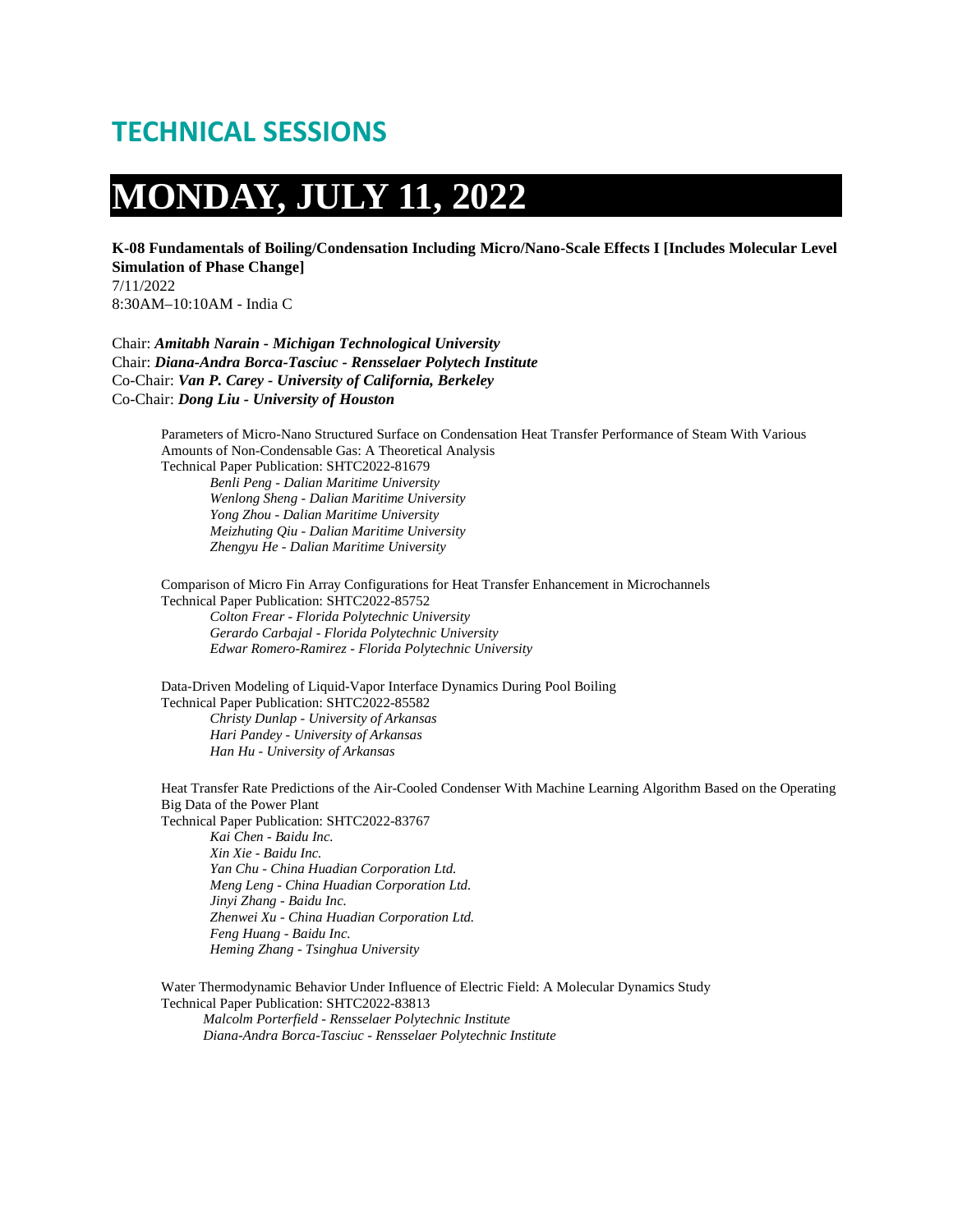**K-09 Nanoscale Radiative Thermal Devices/Systems** 7/11/2022 8:30AM–10:10AM - Freedom E

#### Chair: *Richard Zhang - University of North Texas*

Self-Thermal Regulating VO2-Fabry-Perot Cavity Coating for Passive Radiative Cooling Device Technical Presentation Only: SHTC2022-80428 *Ken Araki - University of North Texas Richard Zhang - University of North Texas*

Dynamic Emissivity Control Mediated by Breaking of Inversion Symmetry: Dark Mode to Bright Mode Conversion Technical Presentation Only: SHTC2022-83960 *Alok Ghanekar - University of Southern California Michelle Povinelli - University of Southern California*

Active Directional Control of Emissivity With Quasi-Localized Guided Modes Technical Presentation Only: SHTC2022-84370 *Alok Ghanekar - University of Southern California Michelle Povinelli - University of Southern California*

Magnetic Resonance Imaging for 3D Thermometry Technical Presentation Only: SHTC2022-97599 *Darshan Darshan- University of Illinois at Urbana-Champaign David Cahill - University of Illinois at Urbana-Champaign*

Development of a Numerical Model to Assess Sensitivity for Fiber-Based Frequency-Domain Thermoreflectance Measurements Technical Paper Publication: SHTC2022-80540 *Ronald Warzoha - United States Naval Academy*

**K-16 Heat Transfer in Electronic Equipment** 7/11/2022 8:30AM–10:10AM - Parlor B

Chair: *Ronald Warzoha - United States Naval Academy* Co-Chair: *Raffaele Luca Amalfi - Seguente, LLC* Co-Chair: *Solomon Adera - University of Michigan* Co-Chair: *Filippo Cataldo - Wieland Provides Srl*

> A Loop Heat Pipe for Vehicle CPU Cooling: Peak Performance and Partial Flooding and Dryout Regimes Technical Paper Publication: SHTC2022-83836 *Julio Ferreira - University of Michigan Massoud Kaviany - University of Michigan Vincent Dupont - Calyos AS Olivier De Laet - Calyos AS Thomas Nicolle - Calyos AS Erik Yen - GM R&D Center*

Optimal Design of Additively Manufactured Metal Lattice Heat Sinks for Electronics Cooling Technical Paper Publication: SHTC2022-85400 *Bharath Bharadwaj - Virginia Tech Prashant Singh - Mississippi State University Roop Mahajan - Virginia Tech*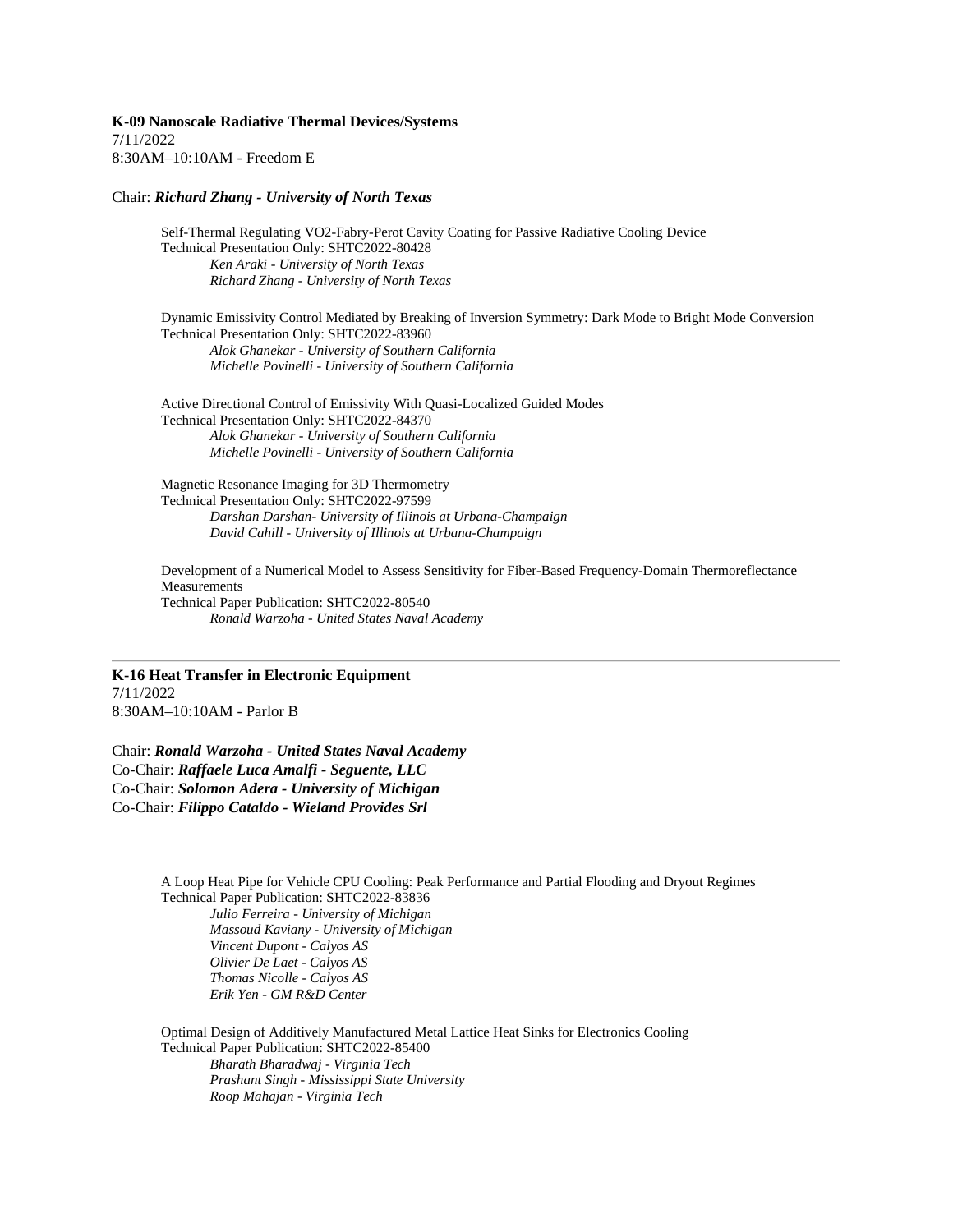Hybrid Thermal Management System Combining Vapor Chamber and Composite Phase Change Heat Sink for High Heat Flux Electronic Devices

Technical Presentation Only: SHTC2022-88232 *Junjie He - Xi'an Jiaotong University Shihong Ma - Xi'an Jiaotong University Qiuwang Wang - Xi'an Jiaotong University Wenxiao Chu - Xi'an Jiaotong University*

Heat Transfer Enhancement in Microchannel Heat Sink With Transverse Tesla Valve-Shaped Ribs for Cooling of High-Power Density Electronics

Technical Presentation Only: SHTC2022-88245 *Jian-Fei Zhang - Xi'an Jiaotong University Xing Xu - Xi'an Jiaotong University Wei Gao - Xi'an Jiatong University Zhiguo Qu - Xi'an Jiaotong University Zhiyuan Jiang - Xi'an Jiaotong University*

Improved Femtosecond 3D Light Field Lithography With a Phase-Controlled Spatial Light Modulator Technical Paper Publication: SHTC2022-85681 *Aravind Jakkinapalli - Texas A&M University Sy-Bor Wen - TAMU*

Design and Development of a Hybrid Thermal Management System for Electromechanical Actuator for Aircraft Technical Presentation Only: SHTC2022-89150 *Jiajun Xu - University of the District of Columbia Andoniaina M Randriambololona - University of the District of Columbia Kymani Brown - University of the District of Columbia Kuuku Botchway - University of the District of Columbia*

#### **K-10 Heat Transfer Equipment I** 7/11/2022

8:30AM–10:10AM - India D

Chair: *Kashif Nawaz - Oak Ridge National Laboratory Co-Chair: Prashant Singh - North Carolina State University* 

> Effect of Hydraulic Diameter and Surface Roughness on Additively Manufactured Offset Strip Fin Heat Exchanger Performance

Technical Paper Publication: SHTC2022-80416 *Teri Baker - The Pennsylvania State University Michael Manahan - The Pennsylvania State University Stephen Lynch - The Pennsylvania State University Edward Reutzel - The Pennsylvania State University*

Heat Transfer Enhancement in Spirally Corrugated Tube and V-Spirally Corrugated Tube: Computational and Numerical Study

Technical Paper Publication: SHTC2022-81790 *Xin-Ji Chen - Institute of Process Equipment Feng-Lei Wang - Qingdao Changlong Power Equipment Co., Ltd. Chen Yang - Institute of Process Equipment Zhi-Jiang Jin - Institute of Process Equipment Jin-Yuan Qian - Institute of Process Equipment*

Diffusion Bonded Compact Heat Exchanger in 740H for High Temperature and High Pressure Applications Technical Paper Publication: SHTC2022-81837 *Zhijun Jia - CompRex LLC Tom Parlow - CompRex, LLC*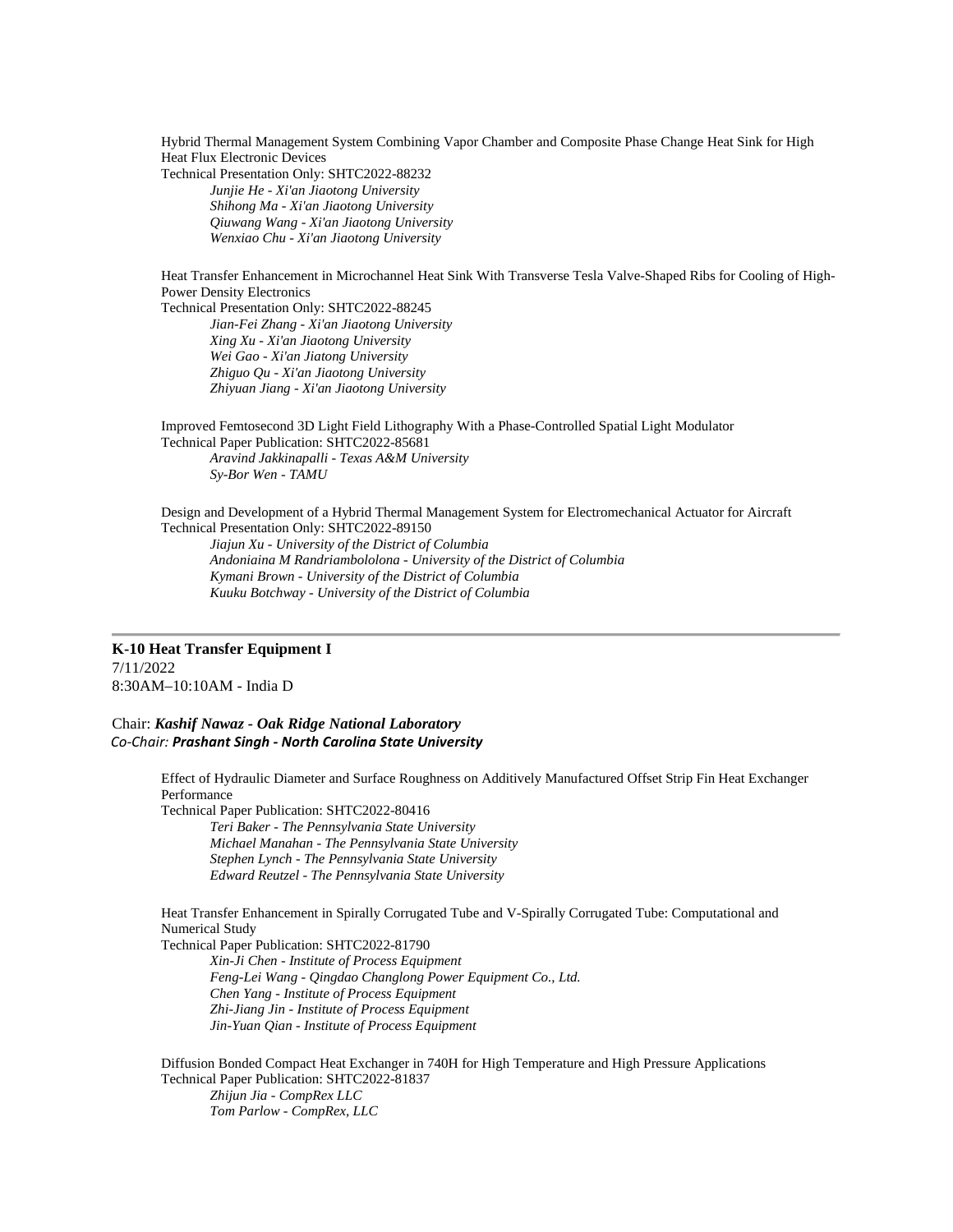*Dane Kuhr - University of Wisconsin-Madison Mark Anderson - University of Wisconsin-Madison Brian Baker - Special Metals*

Numerical Study on the Influence of Fin Parameters on the Flow and Heat Transfer Characteristics for 3-D Finned Flat Tube

Technical Presentation Only: SHTC2022-88238 *Yudong Ding - Chongqing University Yuheng Gu - Chongqing University Xiang Yang - Chongqing University Zhehao Zhang - Chongqing University Xun Zhu - Chongqing University Hong Wang - Chongqing University Min Cheng - Chongqing University Qiang Liao - Chongqing University*

Flow and Heat Transfer Characteristics of Supercritical Rp-3 Kerosene in an Inclined Rectangular Channel Heated on One Side

Technical Presentation Only: SHTC2022-86203 *Lie-Bin Jiang - Chongqing University Gu-Yuan Li - Chongqing University Jin Yu - Chongqing Jiaotong University Bin-Bin Yu - Army Logistical Academy Jia Jia Yu - Chong Qing University*

Enhancing Data Center Efficiency by a Novel Phase-Change Heat Sink Architecture Technical Presentation Only: SHTC2022-80216 *Suhas Tamvada - University of Florida Saeed Moghaddam - University of Florida*

**K-08 Fundamentals of Boiling/Condensation Including Micro/Nano-Scale Effects II [Includes Molecular Level Simulation of Phase Change]** 7/11/2022 2:00PM–3:40PM - India C

Chair: *Diana-Andra Borca-Tasciuc - Rensselaer Polytech Institute* Chair*: Amitabh Narain, Michigan Technological University* Co-Chair: *An Zou, Syracuse University* Co-Chair: *Navdeep Dhillon, California State University – Long Beach* Co-Chair: *Ming-chang Lu, National Taiwan University*

> A Combined Active and Passive Enhanced Nucleation Rate Flow- and Pool-Boiling Approach for Enabling New Science and Applications Technical Presentation Only: SHTC2022-81625

*Amitabh Narain - Michigan Technological University Divya Pandya - Michigan Technological University Noah Agata - Michigan Technological University Logan Canull - Michigan Technological University Vibhu Vivek - Vivek Technologies LLC Soroush Sepahyar - Michigan Technological University Atharva Rahane - Michigan Technological University*

Determining Micro Droplet Profiles Using Reflection Interference Fringe (RIF) Technique Technical Presentation Only: SHTC2022-90374 *Iltai (Isaac) Kim - Texas A&M University-Corpus Christi Yang Lie - Texas A&M University-Corpus Christi Jasesung Park - Texas A&M University Hyun-Joong Kim - CEKO Hong-Chul Kim - CEKO*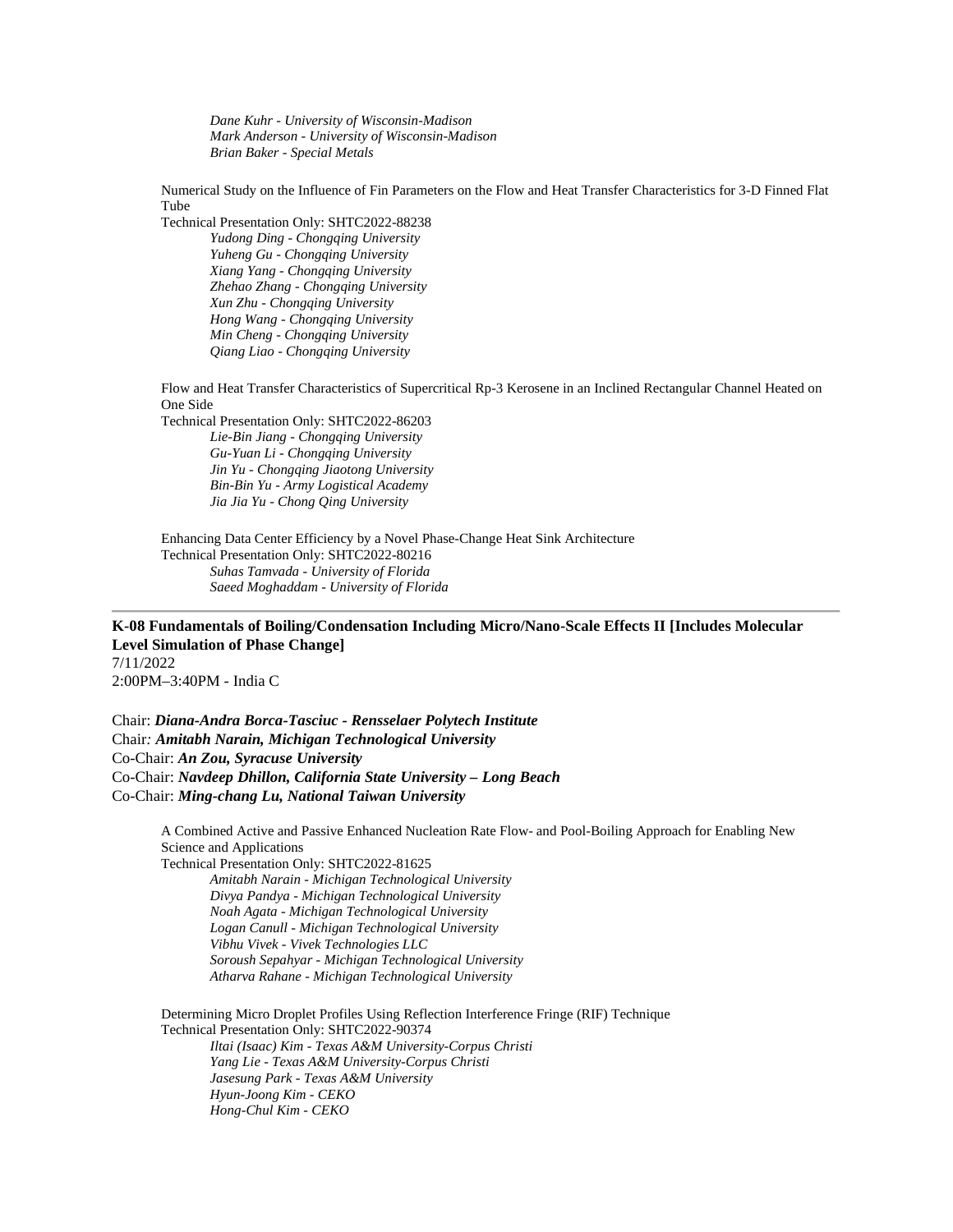CaCO3 Crystallization in Droplet Evaporation on Surfaces With Microstructure Technical Presentation Only: SHTC2022-84351 *Hong-Qing Jin - University of Illinois at Urbana-Champaign Sophie Wang - University of Illinois at Urbana-Champaign*

The Effect of Real Gas Radiation on Laminar Natural Convection on a Vertical Plate Technical Presentation Only: SHTC2022-88078 *Nathan Hale - Brigham Young University Brent Webb - Brigham Young University*

Adiabatic Section Flow Resistance of Axial-Groove Heat Pipes for Slowly-Varying Meniscus Curvature Technical Presentation Only: SHTC2022-94816 *Marc Hodes - Tufts University Andrew Daetz - Tufts University Toby Kirk - Oxford University*

**K-20 Computational Methods for Materials Development and Manufacturing I** 7/11/2022 2:00PM–3:40PM - Freedom G

Chair: *Aaron Wemhoff - Villanova University* Chair: *Mohamed Abdelhady - National Research Council Canada* Chair: *Aaron Wemhoff - Villanova University* Chair: *Hamidreza Najafi - Florida Institute of Technology* Chair: *Shima Hajimirza - Stevens Institute of Technology* Chair: *Cheng-xian Lin - Florida International University* Co-Chair: *Like Li - Mississippi State University* Co-Chair: *Leitao Chen - Tennessee State University*

> Heat Transfer Enhancement in V-Spirally Corrugated Tube: Computational and Numerical Study Technical Presentation Only: SHTC2022-88041 *Jin-Yuan Qian - Zhejiang University Xin-Ji Chen - Zhejiang University Feng-Lei Wang - Zhejiang University Chen Yang - Zhejiang University*

Adjoint-Based Shape Optimization of Mini-Channel Radiator Tubes Using a CAD-Based Parametrization Technical Presentation Only: SHTC2022-90554 *Praharsh Pai Raikar - VITO Nitish Anand - VITO Carlo De Servi - VITO Matteo Pini - Technische Universität Delft*

Heat Pipe-Based Enhanced Dehumidification System Modeling and Comparison Technical Presentation Only: SHTC2022-96488 *Tara Housen - Villanova University Aaron Wemhoff - Villanova University*

> Developing Algebraic Correlations From Neural Networks Technical Presentation Only: SHTC2022-97529 *Lingnan Lin - National Institute of Standards and Technology Mark Kedzierski - National Institute of Standards and Technology*

Calculating Radiation View Factors Using Hybrid GRU-LSTM Recurrent Neural Networks Technical Presentation Only: SHTC2022-97760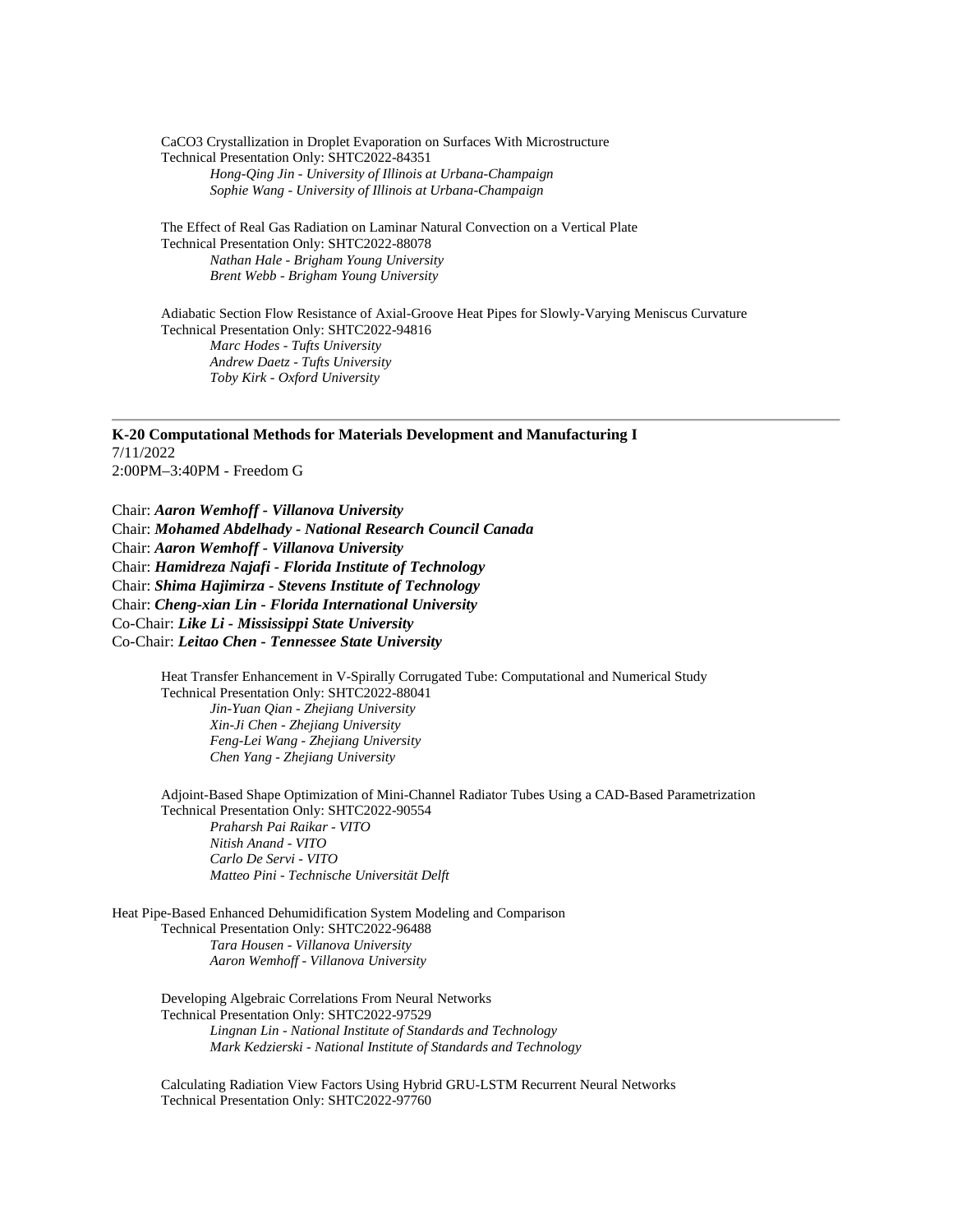*Alireza Kianimoqadam - University of Maine Justin Lapp - University of Maine*

Forward and Inverse Design of Spectral Emissivity Using Common Machine-Learning Models Technical Presentation Only: SHTC2022-97667 *Sean Lubner - Massachusetts Institute of Technology Mahmoud Elzouka - Lawrence Berkeley National Lab Charles Yang - Lawrence Berkeley National Lab*

*Alok Singh - Lawrence Berkeley National Lab Minok Park - Lawrence Berkeley National Lab Collin Guo - Lawrence Berkeley National Lab Adrian Albert - Lawrence Berkeley National Lab Vassilia Zorba - Lawrence Berkeley National Lab Ravi Prasher - Lawrence Berkeley National Lab*

#### **K-19 Environmental Heat Transfer**

7/11/2022 2:00PM–3:40PM - Freedom E

Chair: *S.A. Sherif - University of Florida* Co-Chair: *Kashif Nawaz - Oak Ridge National Laboratory* Co-Chair: *Michael Pate - Texas A&M University*

> A Numerical Study on the Effect of Physical Changes of Air Distribution Setup on the Heating Performance of a Forced Air Circulation System Technical Paper Publication SHTC2022-84389 *Vincent Akula - Idaho State University Anish Sebastian - Idaho State University*

Effects of Air Flow and Micro-Dust Layer on the Onset of Condensation for Solar Glass Applications Technical Presentation Only: SHTC2022-97554 *Mayameen Naser Reda - Chair of Thermodynamics H.H. Al-Kayiem - Universiti Teknologi PETRONAS*

Use of Genetic Algorithms to Extract Fundamental Heat Transfer Performance Parameters From Evaporative Cooler Test Data

Technical Paper Publication: SHTC2022-86172 *Samuel Cabrera - University of California, Berkeley Van P. Carey - University of California, Berkeley*

Application of Particle Image Velocimetry to Molten Chloride Salts Technical Presentation Only: SHTC2022-81525 *Noah LeFrancois - McGill University Valerie Lamenta - McGill University Jovan Nedic - McGill University Melanie Tetreault-Friend - McGill University*

Growth of Zeolite Crystals on Surface Technical Presentation Only: SHTC2022-93659 *Ashok Thapa - Syracuse University Shalabh C. Maroo - Syracuse University*

Non-Equilibrium Energy Transport During Ultrafast Laser Sintering of Nanoparticles for Nanoscale Metal Printing Technical Presentation Only: SHTC2022-81490 *Chinmoy Podder - Texas A&M University Heng Pan - Texas A&M University*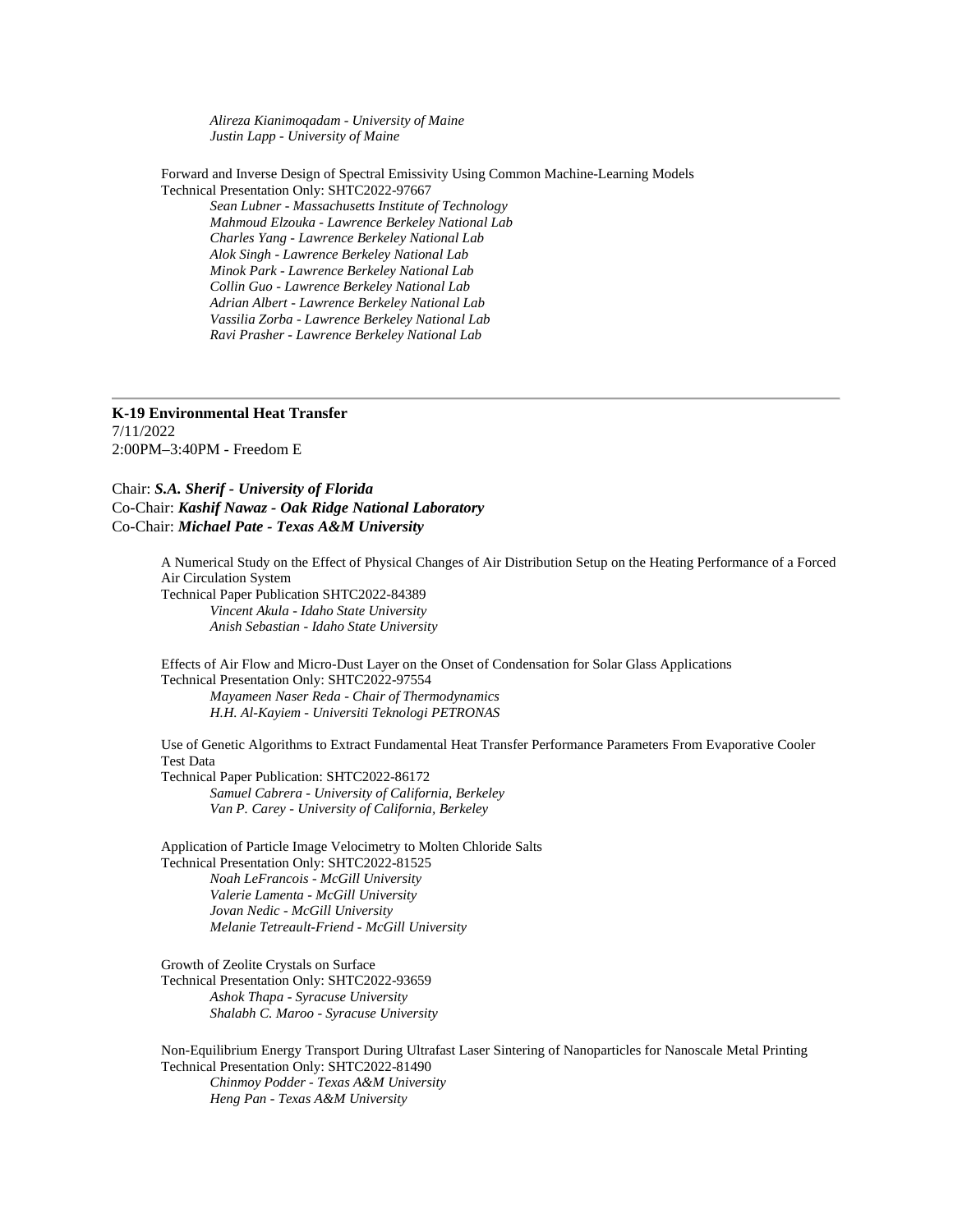**K-10 Heat Transfer Equipment II** 7/11/2022 2:00PM–3:40PM - India D

Chair: *Kashif Nawaz- Oak Ridge National Laboratory* Co-Chair: *Prashant Sing h- North Carolina State University* Co-Chair: *Sandra Boetcher - Embry Riddle Aeronautical University* Co-Chair: *Ravi Annapradagga - Carrier Corporation*

> Pool Boiling Heat Transfer Enhancement of Dielectric Fluids on Round Tubes Using Open-Cell Metal Foams Technical Presentation Only: SHTC2022-87805 *Cheng-Min Yang - Oak Ridge National Laboratory Kashif Nawaz - Oak Ridge National Laboratory*

HVAC Systems Improvement for Environment Control to Minimize the Covid 19 Infection Spreads Technical Presentation Only: SHTC2022-88524 *Nazia Afrin - St. Mary's University*

Design PVDF Heat Exchanger in Recovering Water in Membrane Condenser Technical Presentation Only: SHTC2022-90298 *Eydhah Almatrafi - King Abdulaziz University Mohammed Aljohani - King Abdulaziz University Mohammed Alyoubi - King Abdulaziz University Nouh Almutiri - King Abdulaziz University Raed Almahalbadi - King Abdulaziz University*

Computational Analysis of Enhanced Thermal-Hydrodynamic Characteristics of Metal Foams in Compact Heat Exchangers

Technical Presentation Only: SHTC2022-90434 *Chaitanya Prasad Nanda - University of Cincinnati Metodi Zlatinov - ERG Aerospace Corporation Raj M. Manglik - University of Cincinnati*

Thermal Stability of Cryogenic Fluid Flow in Microgravity Technical Presentation Only: SHTC2022-97391

> *Qian Lei - New Jersey Institute of Technology Boris Khusid - New Jersey Institute of Technology Joel L. Plawsky - Rensselaer Polytechnic Institute Corey Woodcock - Rensselaer Polytechnic Institute David Money - Princeton CryoTech, Inc Christopher Smith - Princeton CryoTech, Inc Tom M. Conboy - Creare LLC Mohammad Kassemi - Case Western Reserve University*

Numerical Investigation on Shell and Tube Latent Thermal Energy Storage Partially Filled With Metal Foam and Corrugated Internal Tube

Technical Paper Publication: SHTC2022-81806

*Bernardo Buonomo - Università degli studi della Campania "Luigi Vanvitelli" Oronzio Manca - Università degli studi della Campania "Luigi Vanvitelli" Sergio Nardini - Università degli studi della Campania "Luigi Vanvitelli" Renato Elpidio Plomitallo - Università degli studi della Campania "Luigi Vanvitelli"*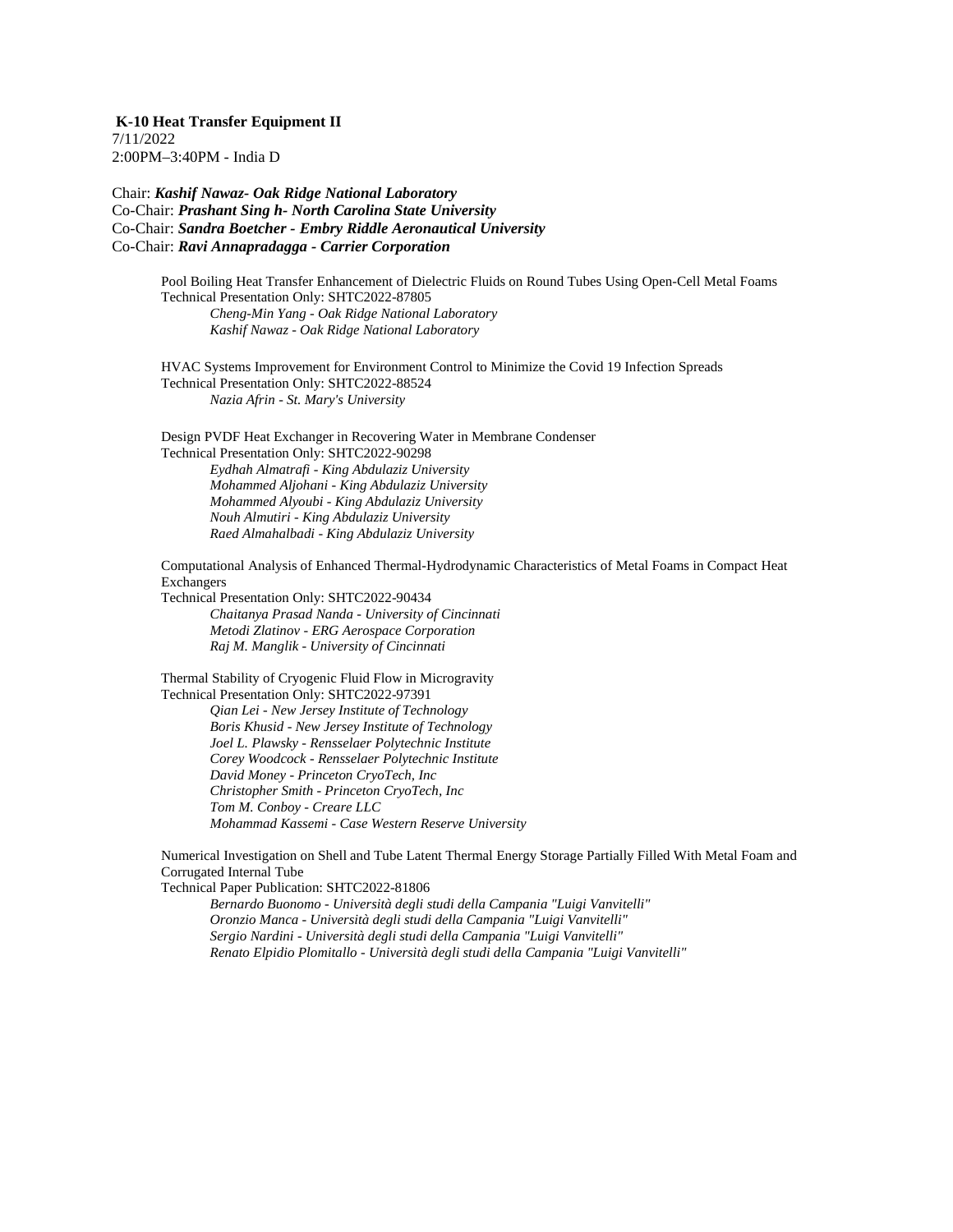**K-06 Heat and Mass Transfer in Renewable Energy Systems** 7/11/2022 4:00PM–5:40PM - India C

#### Chair: *Leitao Chen - Tennessee State University* Co-Chair: *Hohyun Lee - Santa Clara University*

Implementation of a Model Predictive Control Strategy to Regulate Temperature Inside a Plug-Flow Solar Reactor With Counter-Current Flow Technical Paper Publication: SHTC2022-85609

*Assaad Alsahlani - Purdue University Northwest Kelvin Randhir - Michigan State University Michael Hayes - Michigan State University Philipp Schimmels - Michigan State University Nesrin Ozalp - Purdue University Northwest James Klausner - Michigan State University*

Analysis of the Heat Transfer and Criterion of Freezing of Molten Salt Startup Flow in Relatively Cold Pipes Technical Paper Publication: SHTC2022-81902 *Ye Zhang - University of Arizona Peiwen Li - University of Arizona*

A Numerical Study of the Dominant Condensation Mechanism in Cross-Flow Transport Technical Paper Publication: SHTC2022-81884 *Saja Al-Rifai - Florida International University Cheng-xian Lin - Florida International University*

Convective Heat Transfer Potential of Particles/Airflow Through Single Cell Thick Additively Manufactured Octet-Shaped Lattice Frame Material Technical Paper Publication: SHTC2022-81856 *Youssef Aider - Mississippi State University Heejin Cho - Mississippi State University Prashant Singh - Mississippi State University*

Design and Analysis of a Modular High-Temperature Recuperator for Multi-Method Additive Manufacturing Technical Presentation Only: SHTC2022-81886 *Jacob Bryan - Utah State University Aiden Meek - Utah State University Hailei Wang - Utah State University*

Designing Porous Polymers for Passive Daytime Radiative Cooling Technical Presentation Only: SHTC2022-96695 *Yuan Yang - Columbia University*

### **K-09 Characterizations of Nanoscale Thermal Transport** 7/11/2022

4:00PM–5:40PM - Freedom E

#### Chair: *Jun Liu - North Carolina State University*

A Revisit to the First-Principles Prediction of Interfacial Thermal Conductance of Layered Materials Using Diffuse Mismatch Model Technical Paper Publication: SHTC2022-78001 *Jixiong He - North Carolina State University Jun Liu - North Carolina State University*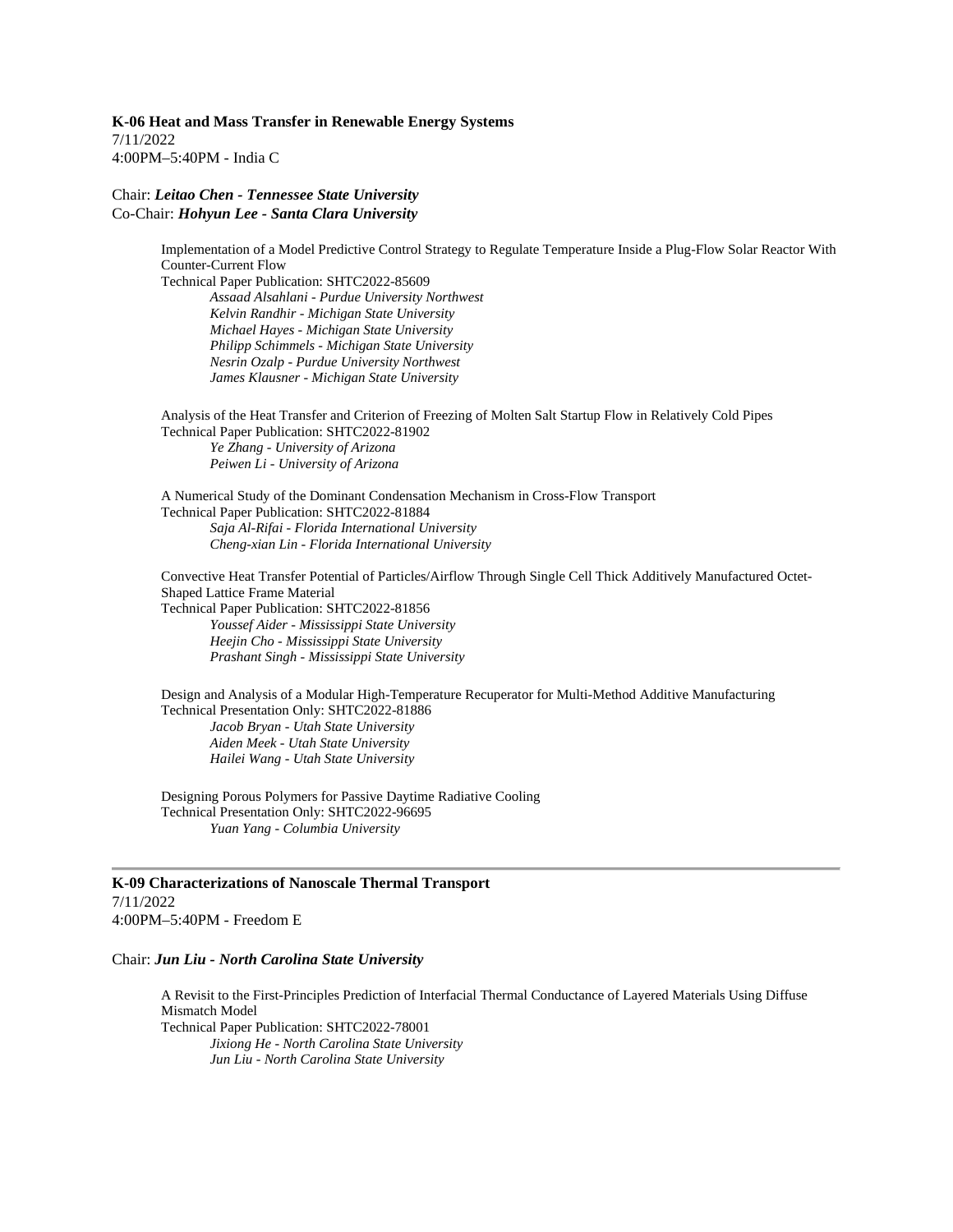Heat Diffusion Process in the Nonlinear Dynamics in Quasi One- Dimensional Molecules Technical Paper Publication: SHTC2022-83352 *Heeyuen Koh - Seoul National University Maruyama Shigeo - University of Tokyo*

Non-Intrusive Cooling System Fault Detection and Diagnostics Using Deep Learning of Acoustic Emission Technical Paper Publication: SHTC2022-85429 *Hari Pandey - University of Arkansas Weston Waldo - University of Arkansas Han Hu - University of Arkansas*

Time-Dependent Solution of Unsteady Flow Equations for Nanoscale Heat and Mass Transfer, Advanced Fluidics, and High Energy Blast Propagations Technical Paper Publication: SHTC2022-78044 *Ramlala Sinha - Applied Engineering Consultants*

Contact Thermal Resistance Between Boron Nitride Nanotubes With and Without a Polymer Interlayer Technical Presentation Only: SHTC2022-81528 *Zhiliang Pan - Vanderbilt University Yi Tao - Southeast University Matthew Fitzgerald - Vanderbilt University Deyu Li - Vanderbilt University*

Thermal Transport via Gas Conduction Within Nanoconfinement Technical Presentation Only: SHTC2022-81599 *Greg Acosta - University of Nebraska-Lincoln Mohammad Ghashami - University of Nebraska-Lincoln*

**K-13 Condensation** 7/11/2022 4:00PM–5:40PM - Freedom F

Chair: *Vinod Srinivasan - University of Minnesota* Co-Chair: *Jovica Riznic - Canadian Nuclear Safety Commission*

> Experimental and Modelling Analysis of a Large-Scale Two-Phase Loop Thermosyphon Technical Paper Publication: SHTC2022-78822 *Debraliz Isaac Aragones - Purdue University Chien-Hua Chen - Advanced Cooling Technologies Justin Weibel - Purdue University David Warsinger - Purdue University Richard Bonner - Advanced Cooling Technologies*

Numerical Simulation on the Flow and Heat Transfer Characteristics of the Condenser Shell Side in a 3rd Generation Nuclear Power Plant

Technical Paper Publication: SHTC2022-85131 *Dong Yan - Shandong Nuclear Power Company Lin Chen - Shandong Nuclear Power Company Yingpei Xia - Shandong Nuclear Power Company Yueheng Sun - Shandong Nuclear Power Company*

Condensation Heat Transfer Characteristics of Binary Vapor Mixtures of Immiscible Liquids Technical Presentation Only: SHTC2022-88091

*Qiang Liao - Chongqing University Yuheng Gu - Chongqing University Jinkui Jia - Chongqing University Yudong Ding - Chongqing University Hong Wang - Chongqing University*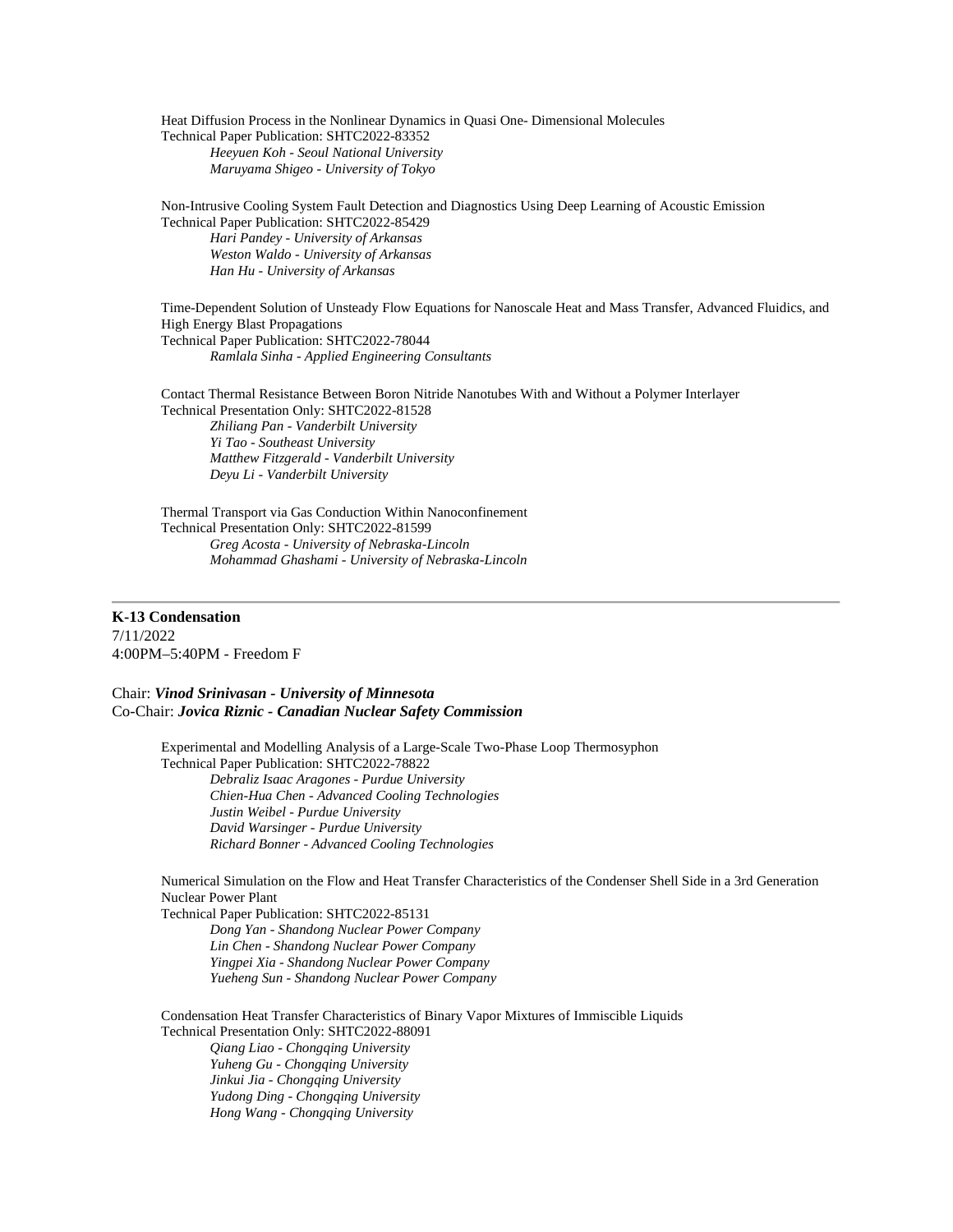*Min Cheng - Chongqing University Xun Zhu - Chongqing University*

Condensation Heat Transfer Characteristics of Binary Vapor Mixtures of Immiscible Liquids Technical Presentation Only: SHTC2022-87444

*Qiang Liao - Chongqing University Yuheng Gu - Chongqing University Jinkui Jia - Chongqing University Yudong Ding - Chongqing University Hong Wang - Chongqing University Min Cheng - Chongqing University Xun Zhu - Chongqing University*

Prediction of Condensation Freezing Droplet Size on Nano-Textured Superhydrophobic Surfaces Technical Presentation Only: SHTC2022-84381 *Yuchen Shen - University of Illinois at Urbana-Champaign Sophie Wang - University of Illinois at Urbana-Champaign*

**K-10 Heat Transfer Equipment III** 7/11/2022 4:00PM–5:40PM - India D

Chair: *Prashant Singh- North Carolina State University* Co-Chair: *Kashif Nawaz- Oak Ridge National Laboratory* Co-Chair: *Sandra Boetcher - Embry Riddle Aeronautical University* Co-Chair: *Arun Muley – Boeing*

> Polymer Composite Heat Transfer Surfaces in Highly Corrosive Application Technical Presentation Only: SHTC2022-83809 *Abisolom Goitom - Technoform Tailored Solutions Holding GmbH Nicolas Schiffer - Technoform Tailored Solutions Holding GmbH*

Thermal Transport in Partially Porous Channel Flow Technical Presentation Only: SHTC2022-83883 *Shilpa Vijay - University of Southern California Mitul Luhar - University of Southern California*

A Computational Model to Predict the Transient Performance of a Thermal Energy Storage Unit Coupled With an Air Pre-Cooler for a Novel Dry-Cooling System for Power Plants Technical Presentation Only: SHTC2022-84247 *Rituja Kulkarni - University of Cincinnati Milind Jog - University of Cincinnati Raj Manglik - University of Cincinnati*

Modeling of Local Heating in Thick Fiber Reinforced Thermoplastic Composites Technical Presentation Only: SHTC2022-97756 *James Gayton - University of Maine Justin Lapp - University of Maine*

Thermal Performance Tests for Foam-Based Microevaporator Cold Plates Technical Presentation Only: SHTC2022-81813 *Lucas Arrivo - Villanova University Steven Schon - QuantaCool Corporation Aaron Wemhoff - Villanova University*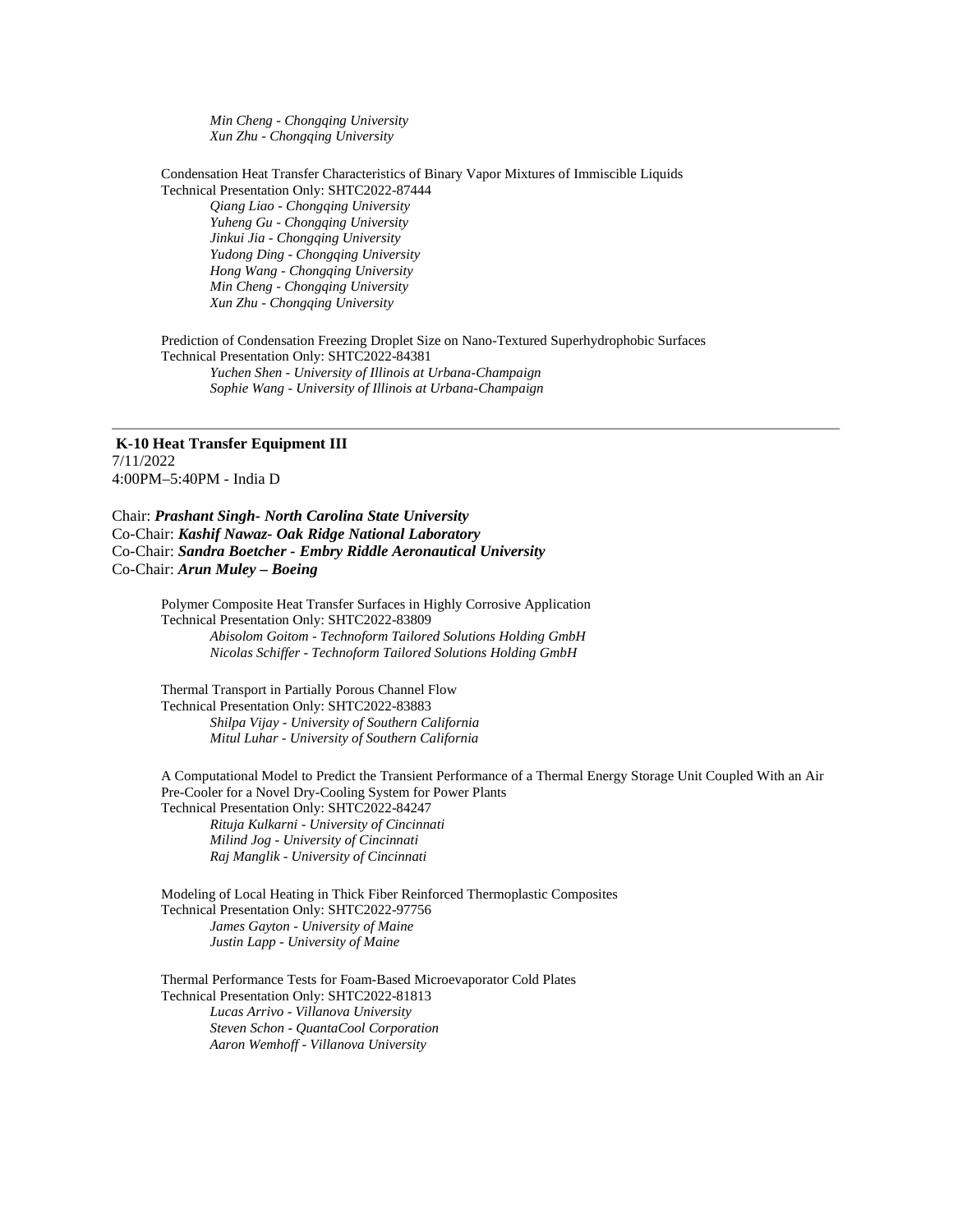**K-20 Computational Methods for Materials Development and Manufacturing II** 7/11/2022 4:00PM–5:40PM - Freedom G

Chair: *Mohamed Abdelhady - National Research Council Canada* Chair: *Aaron Wemhoff - Villanova University* Chair: *Hamidreza Najafi - Florida Institute of Technology* Chair: *Shima Hajimirza - Stevens Institute of Technology* Chair: *Cheng-xian Lin - Florida International University* Co-Chair: *Like Li - Mississippi State University* Co-Chair: *Leitao Chen - Tennessee State University*

> Analysis of the Thermal-Moisture Induced Stresses in a Drying of a Cylindrical Log Technical Presentation Only: SHTC2022-78119 *Enayat Mahajerin - Saginaw Valley State University*

Extension of Cylindrical Inclusion Percolation Theory Towards Non-Uniform Distributions Technical Presentation Only: SHTC2022-81811 *Anh Trinh - Villanova University Aaron Wemhoff - Villanova University*

Exploring the Effects of Minichannel Wall Distance on Falling Film Condensation: A Numerical Study Technical Presentation Only: SHTC2022-85717 *Shitiz Sehgal - Texas A&M University Jorge Alvarado - Texas A&M University Ibrahim Hassan - Texas A&M University-Qatar*

Modeling Heat Transfer Including Radiation in Gravity-Driven Granular Flows Using Discrete Element Method Technical Presentation Only: SHTC2022-87817

*Bingjia Li - University of Michigan Zijie Chen - University of Michigan Rohini Bala Chandran - University of Michigan*

Data-Driven Techniques to Obtain Radiative View Factor Correlations in Particulate Media Technical Presentation Only: SHTC2022-87818 *Zijie Chen - University of Michigan-Ann Arbor*

*Rohini Bala Chandran - University of Michigan-Ann Arbor*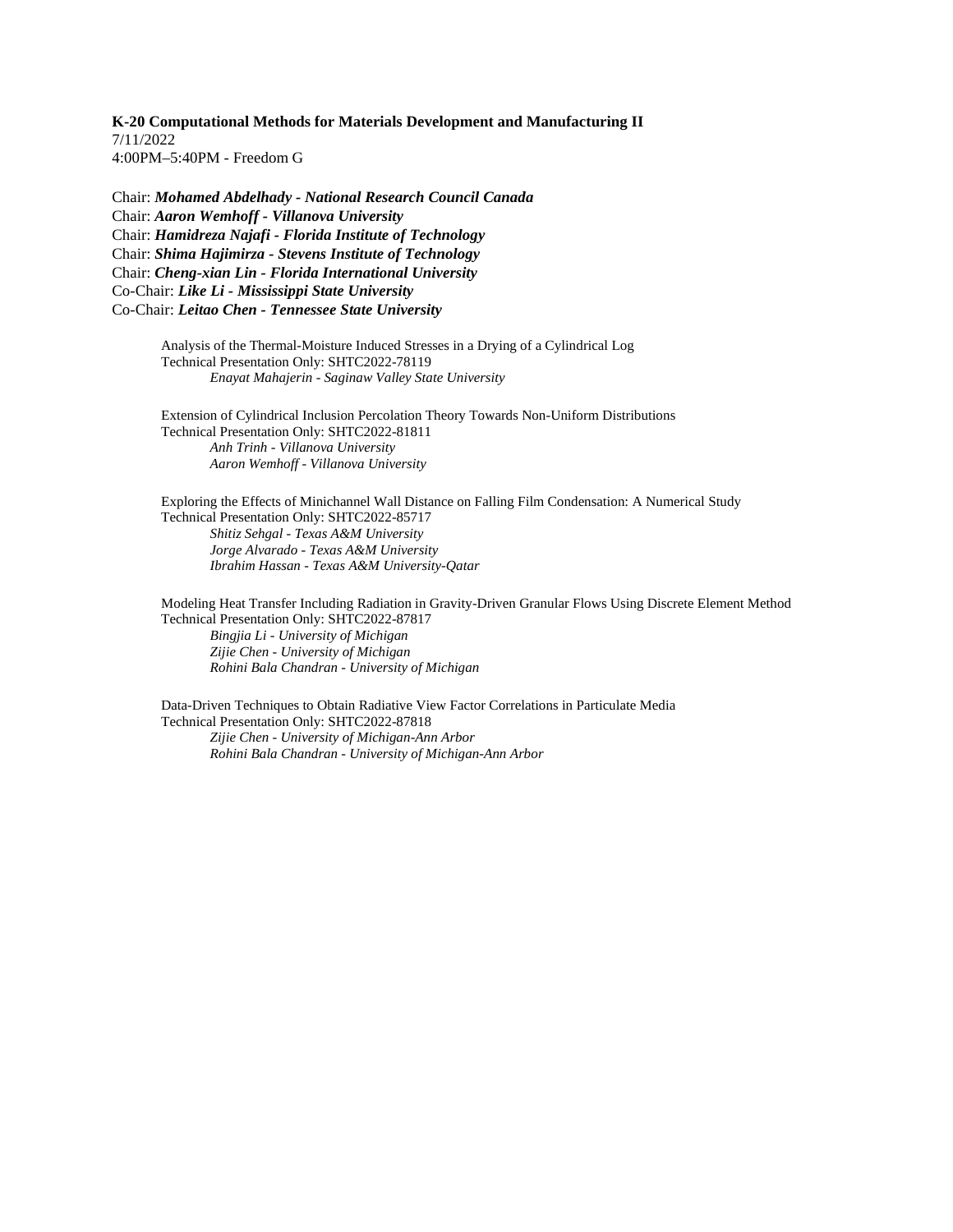# **TUESDAY, JULY 12, 2022**

**K-09 First-Principles Prediction of Phonon and Electron Thermal Transport I** 7/12/2022

8:30AM–10:10AM - Freedom E

#### Chair: *Jun Liu - North Carolina State University*

Interface Thermal Resistance Between Monolayer WSe<sub>2</sub> and SiO<sub>2</sub>: Raman Probing With Consideration of Optical-Acoustic Phonon Nonequilibrium Technical Presentation Only: SHTC2022-85268 *Nick Hunter - Iowa State University*

Computational Discovery of Ultralow Thermal Conductivity Ternary Semiconductors Technical Presentation Only: SHTC2022-86070 *Ankit Jain – Indian Institute of Technology Bombay*

Interfacial Thermal Resistance Between Nm-Thick MoS<sub>2</sub> and Quartz Substrate: A Critical Revisit Under Phonon Mode-Wide Thermal Non-Equilibrium Technical Presentation Only: SHTC2022-87733 *Hamidreza Zobeiri - Iowa State University*

Experimental Mapping of Electron Thermal Transport in Metals Technical Presentation Only: SHTC2022-91032 *Mauricio Segovia - Purdue University Xianfan Xu - Purdue University*

Temperature-Dependent Excited State Lifetimes of Nitrogen Vacancy Centers in Individual Nanodiamonds Technical Presentation Only: SHTC2022-97680 *Andrea Pickel - University of Rochester Dinesh Bommidi - University of Rochester*

New Experimental Method for Determination of Energy Accommodation Coefficient Technical Presentation Only: SHTC2022-97664 *Greg Acosta - University of Nebraska-Lincoln Mohammad Ghashami - University of Nebraska-Lincoln*

**K-13 Evaporation/Boiling I** 7/12/2022 8:30AM–10:10AM - Freedom F

Chair: *Vinod Srinivasan - University of Minnesota* Co-Chair: *Jovica Riznic - Canadian Nuclear Safety Commission*

> Experimental Results of Simulation of a Combined Flash Evaporation and Phase Separation System for Desalination of Sea Water

Technical Paper Publication: SHTC2022-81203 *Vasudevan Chandramouli - University of California, Los Angeles Jin Jen - University of California, Los Angeles Vijay Dhir - University of California, Los Angeles*

Heat Transfer Measurements in Neutrally Buoyant Suspensions in the Inertial Regime Technical Paper Publication: SHTC2022-85241 *Merin A P - University of Minnesota Vinod Srinivasan - University of Minnesota*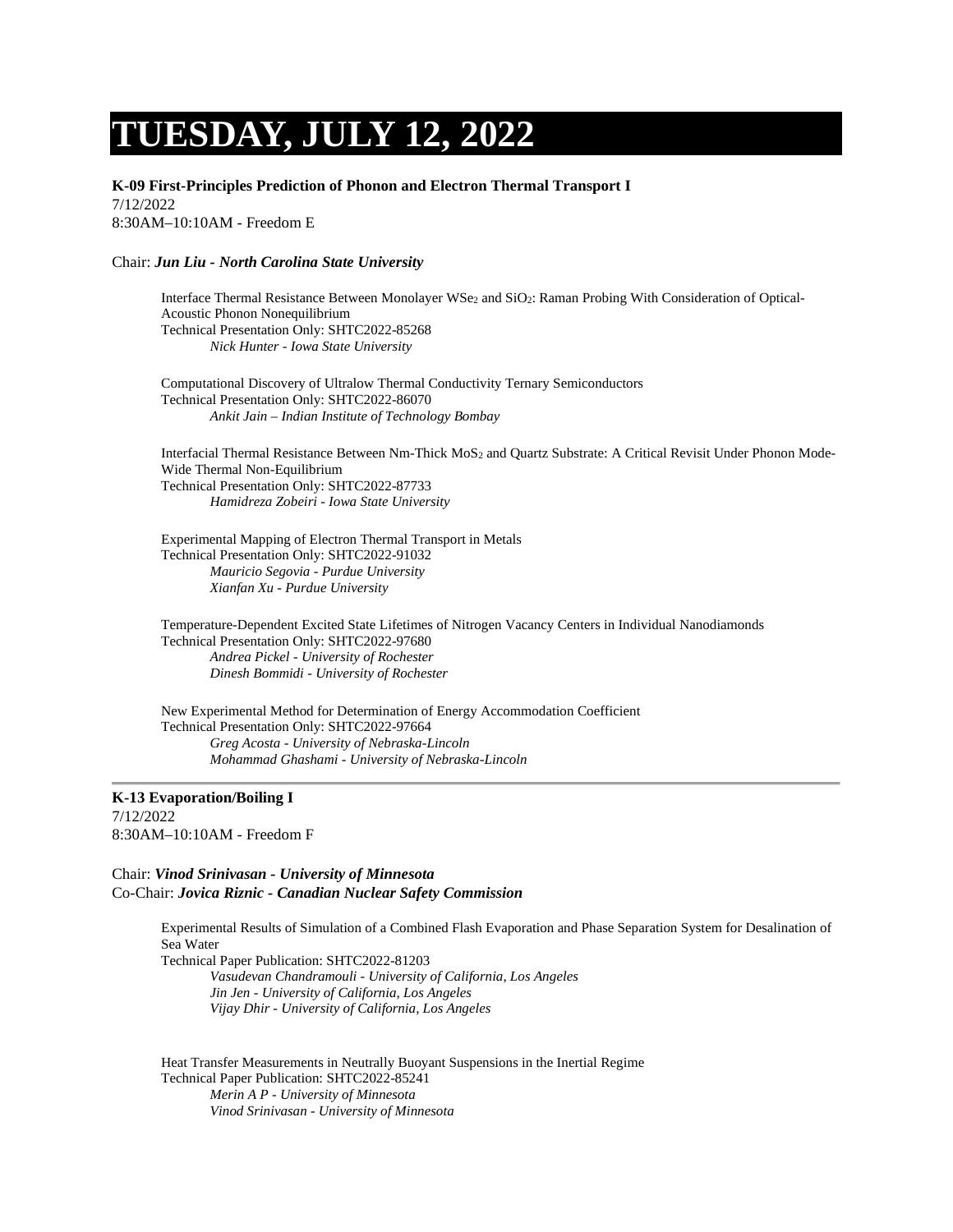Nucleate Pool Boiling of Water on a Heater of the Size of a Capillary Length Technical Paper Publication: SHTC2022-84337 *Julia Reed - University of California, Los Angeles Vijay Dhir - University of California, Los Angeles*

The Effect of Bubble Nucleation on the Performance of a Wickless Heat Pipe in Microgravity Technical Presentation Only: SHTC2022-81765 *Joel Plawsky - Rensselaer Polytechnic Institute*

*Jiaheng Yu - Rensselaer Polytechnic Institute Anisha Pawar - Rensselaer Polytechnic Institute*

#### **K-20 Heat Transfer Enhancement**

7/12/2022 8:30AM–10:10AM - Freedom G

Chair: *Mohamed Abdelhady - National Research Council Canada* Chair: *Aaron Wemhoff - Villanova University* Chair: *Hamidreza Najafi - Florida Institute of Technology* Chair: *Shima Hajimirza - Stevens Institute of Technology* Chair: *Cheng-xian Lin - Florida International University* Co-Chair: *Like Li - Mississippi State University* Co-Chair: *Leitao Chen - Tennessee State University*

> Investigations on Improving the Performance of Solid Desiccant Cooling Systems With Passive Radiative Sky Cooling Modules

Technical Paper Publication: SHTC2022-81659 *Aiqiang Pan - City University of Hong Kong Siru Chen - City University of Hong Kong Tsz Chung Ho - City University of Hong Kong Hau Him Lee - City University of Hong Kong Chi Yan Tso - City University of Hong Kong*

A New Battery Thermal Management System With Integrated Phase Change Materials and Cold Plate: A Numerical Study

Technical Paper Publication: SHTC2022-81860 *Xinrui Xiang - Northeastern University Ruibo Yang - Northeastern University Ramaswamy Nagarajan - University of Massachusetts Lowell Hongwei Sun - Northeastern University*

Topology Optimization Design and Heat Transfer Performance of Cooling Channel Based on Fluid-Solid Coupling Technical Paper Publication: SHTC2022-85175

*Zhijian Duan - Northwestern Polytechnical University Gongnan Xie -Northwestern Polytechnical University Xinrong Ma - Xianyang Normal University*

Effects of FIV on Forced Convection Heat Transfer From Two Tandem Cylinders of Unequal Diameters Technical Paper Publication: SHTC2022-85589 *Hamid Khan - Khalifa University of Science and Technology Md. Islam - Khalifa University of Science & Technology Yap Fatt - Khalifa University of Science and Technology Isam Janajreh - Khalifa University of Science and Technology*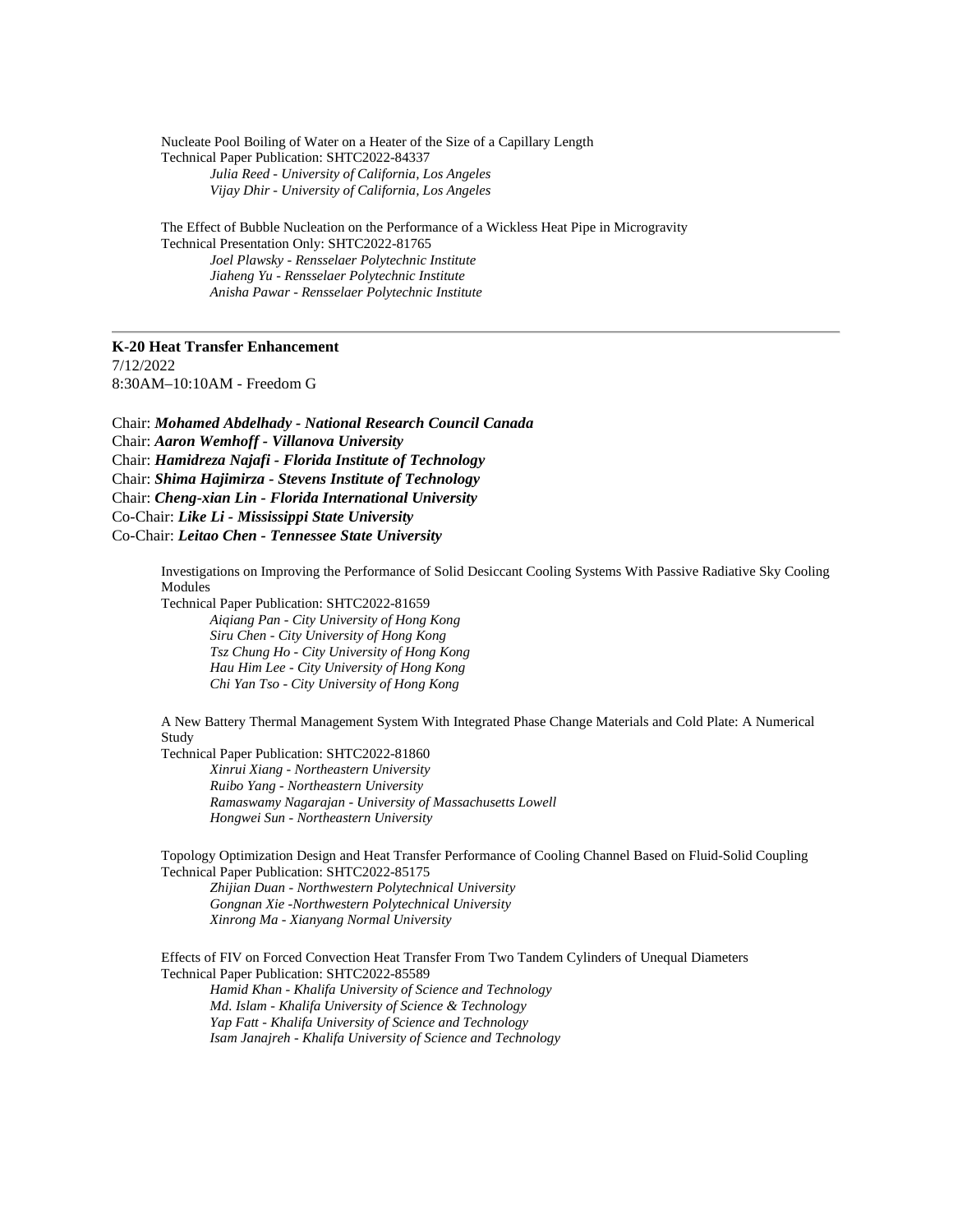Effects of Flow-Induced Vibration on Heat Transfer From a Circular and Square Cylinder With Different Attack Angle Technical Paper Publication: SHTC2022-85599

*Yuvraj Sarout - Khalifa University of Science & Technology Md. Islam - Khalifa University of Science & Technology Yap Fatt - Khalifa University of Science & Technology Isam Janajreh - Khalifa University of Science & Technology*

#### **K-07 Thermophysical Properties** 7/12/2022 8:30AM–10:10AM - India D

Chair: *Xinwei Wang - Iowa State University* Co-Chair: *Troy Munro - Brigham Young University*

> Tunable Hydraulic and Thermal Properties via 3-D Printing Technical Presentation Only: SHTC2022-84363 *Shilpa Vijay - University of Southern California Taylor Mclaughlin - University of Southern California Bryce Heitner - University of Southern California Stara Shinsato - University of California, Berkeley Mitul Luhar - University of Southern California*

Thermo-Physical Properties of Drying Process of Dioscorea Alata Technical Presentation Only: SHTC2022-97334 *Emmanuel Nwadike - Nnamdi Azikiwe University Andrew Azaka - Nnamdi Azikiwe University Mathew Abonyi - Nnamdi Azikiwe University*

The Effect of Real Gas Radiation on Laminar Developing Flow in a Channel Technical Presentation Only: SHTC2022-88060 *Kyle Pulsipher - Brigham Young University Brent Webb - Brigham Young University*

Natural Convection in a Square Enclosure With Radiatively Participating Real Gases Technical Presentation Only: SHTC2022-87822 *Brennen Clark - Brigham Young University Brent Webb - Brigham Young University Vladimir Solovjov - Brigham Young University*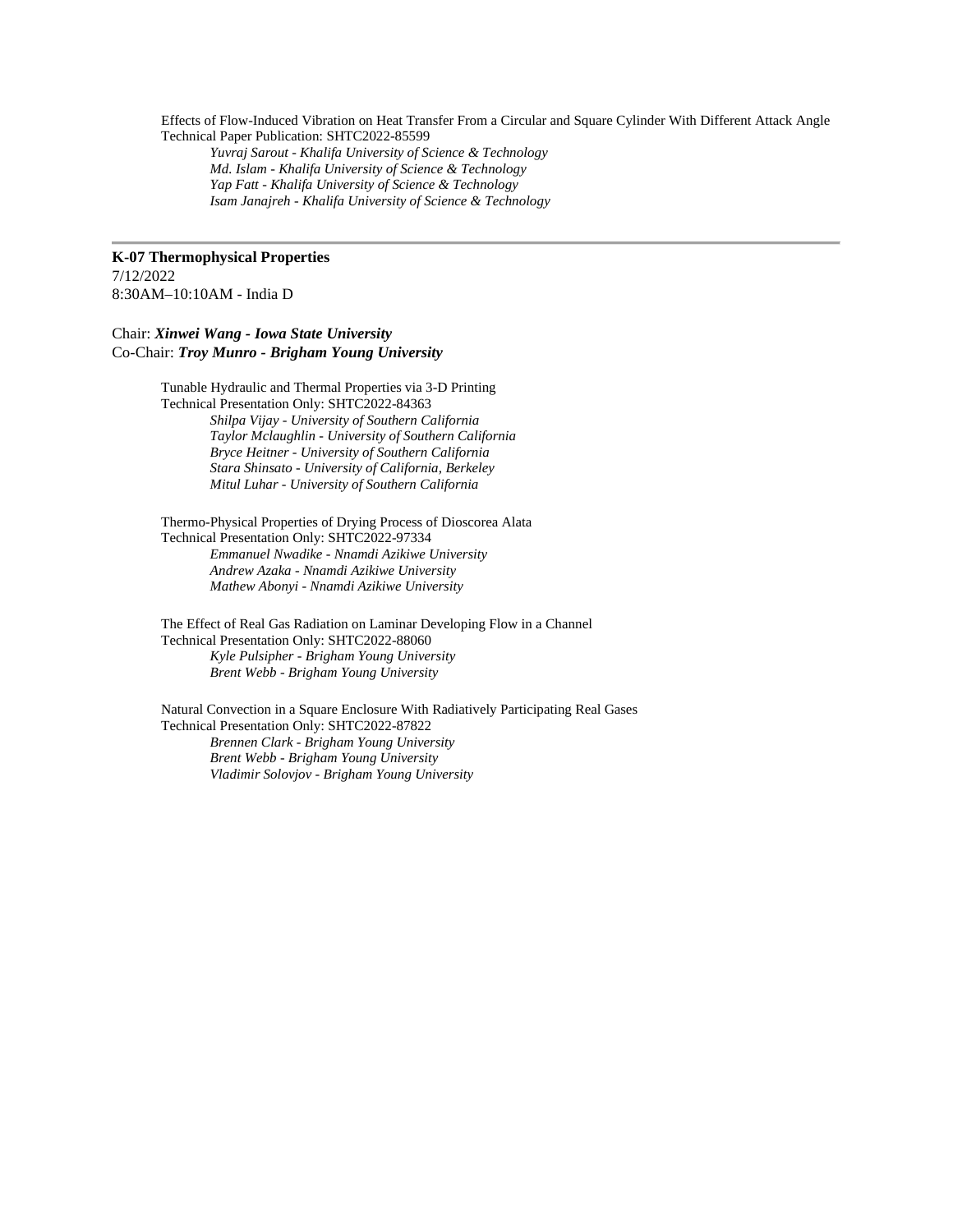**K-06 Thermal Storage in Energy Systems** 7/12/2022 8:30AM–10:10AM - India C

#### Chair: *Leitao Chen - Tennessee State University*

Design of a Thermal Energy Storage System for Heating a Sumaq Wasi House in Ayaviri, Puno (Peru) Using Combustion Gases From a Domestic Stove Technical Presentation Only: SHTC2022-81883 *Luz Estrada Torvisco - Universidad de Ingeniería y Tecnología Carlos Rios Perez - Universidad de Ingeniería y Tecnología*

Machine Learning Based Control of Multi-Temperature PCM Thermal Storage Assemblies – A Comparison of On/Off Versus Fully Modulating Valve Control Technical Paper Publication: SHTC2022-86174 *Alanna Cooney - University of California, Berkeley Van Carey - University of California, Berkeley*

Parametric Modelling Study of a High-Temperature Thermal Energy Storage System for Application in Solar Fuel Redox Cycles Technical Presentation Only: SHTC2022-89249 *Alon Lidor - ETH Zürich Ewald Kleefstra - ETH Zürich Aldo Steinfeld - ETH Zürich*

Experimental Investigation of PCM Melting in a Vertical Capsule Technical Presentation Only: SHTC2022-90460 *Tomer Shockner - Ben-Gurion University Gennady Ziskind - Ben-Gurion University*

Effect of Phase Change Material Container Design on Hybrid Thermal Management System for a Battery Module Technical Presentation Only: SHTC2022-90463 *İsmail Gurkan Demirkiran - Izmir Institute of Technology Erdal Cetkin - Izmir Institute of Technology*

PCM Based Heat Sinks for Transient Passive Cooling of an Electronic Device With Localized Power Generation – Numerical and Parametric Study Technical Presentation Only: SHTC2022-89849 *Elad Koronio - Ben-Gurion University Gennady Ziskind - Ben-Gurion University*

**K-06 Heat and Mass Transfer in Heating, Cooling, and Power Systems** 7/12/2022 4:00PM–5:40PM - India C

#### Chair: *Leitao Chen - Tennessee State University*

A Novel Dynamic Spacecraft Radiator Design With Annular Geometry and Varied Thickness Profiles for CubeSat Applications

Technical Paper Publication: SHTC2022-84329

*Nicholas Debortolli - University of Dayton Natalie Douglass - University of Dayton David Warburton - University of Dayton Jeremy Price - University of Dayton Josh Cannon - Brigham Young University Brian Iverson - Brigham Young University Rydge Mulford - University of Dayton*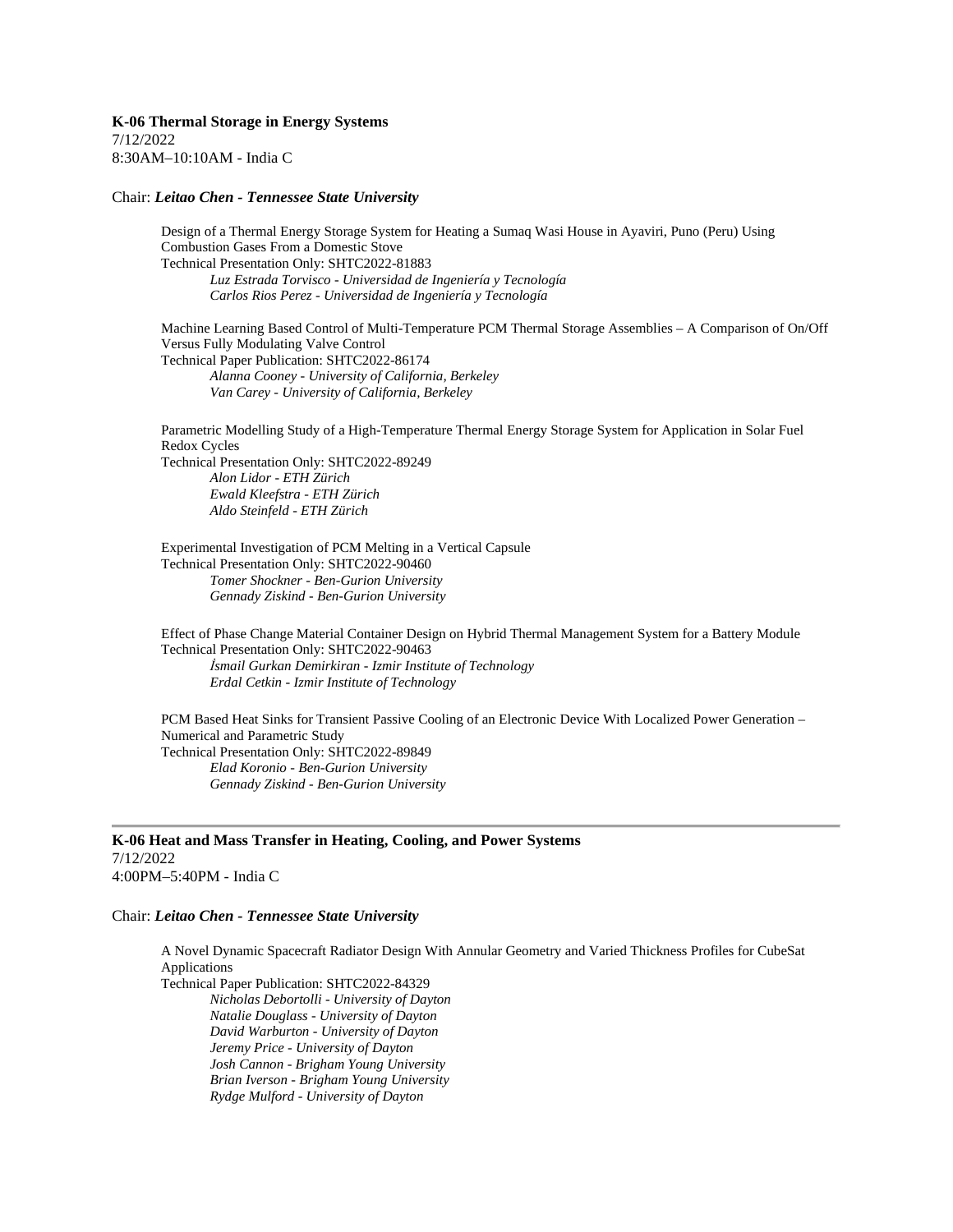Experimental Investigation and Heat Transfer Analysis of Innovative Thermal Mechanical Refrigeration System Compared to Electric Compressor Technical Paper Publication: SHTC2022-85194 *Ahmad Sleiti - Qatar University Wahib Al-Ammari - Qatar University Mohammed Al-Khawaja - Qatar University*

Buoyancy-Driven Convection in Additively Manufactured Cubic Lattice: Effect of Lattice Aspect Ratio and Heating **Orientation** 

Technical Paper Publication: SHTC2022-85740 *Prashant Singh - Mississippi State University Mantha S. Phanikumar - Michigan State University Roop Mahajan - Virginia Tech*

Uncertainty Analysis of Vapor Transport Measurement in a Hollow Fiber Membrane Module for Membrane Humidifier Technical Paper Publication: SHTC2022-81761 *Xuan Linh Nguyen - Chungnam National University Sangseok Yu - Chungnam National University*

Modeling and Simulation of Whole Air Supply System for Proton Exchange Membrane Fuel Cell Under Dynamic Operating Conditions Technical Paper Publication: SHTC2022-81691

*Hoang Nghia Vu - Chungnam National University Sangseok Yu - Chungnam National University*

Investigation of Passive Radiative Cooling Using Bio-Polymers Technical Presentation Only: SHTC2022-97683 *Zahra Kamali Khanghah - University of Nebraska-Lincoln Mohammad Ghashami - University of Nebraska-Lincoln*

### **K-20 Applications of CHT**

7/12/2022 4:00PM–5:40PM - Freedom G

Chair: *Mohamed Abdelhady - National Research Council Canada* Chair: *Hamidreza Najafi - Florida Institute of Technology* Chair: *Shima Hajimirza - Stevens Institute of Technology* Chair: *Cheng-xian Lin - Florida International University* Co-Chair: *Like Li - Mississippi State University* Co-Chair: *Leitao Chen - Tennessee State University*

> Physics Assisted Long-Short-Term-Memory Network for Forecasting Fouling in Regenerative Air Preheater Technical Paper Publication: SHTC2022-80475 *Ashit Gupta - Tata Consultancy Services Vishal Jadhav - Tata Consultancy Services Anirudh Deodhar - Tata Consultancy Services Venkataramana Runkana - Tata Consultancy Services*

Anisotropy of Flow and Heat Transfer of Gaseous MHD Flows in a Circular Tube Under the Control of Transverse Magnetic Field: A Preliminary Study Technical Paper Publication: SHTC2022-83763 *Qijin Zhao - Army Academy of Armored Forces Baoquan Mao - Army Academy of Armored Forces Xianghua Bai - Army Academy of Armored Forces Jintao Guo - Troop No. 96901 of PLA Chunlin Chen - Army Academy of Armored Forces*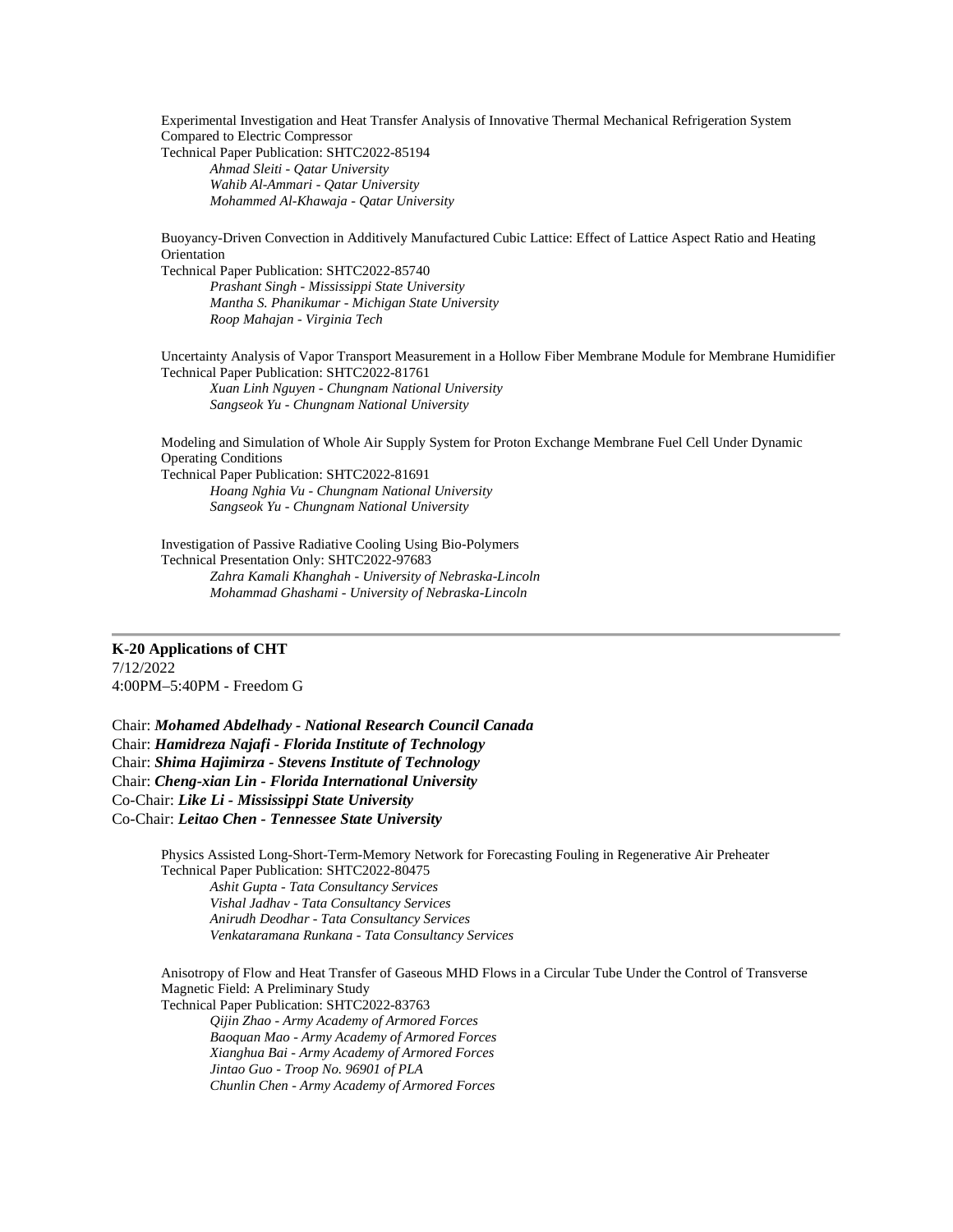Finite Element Conjugate Heat Transfer Strategy for Self and Applied Magnetoplasmadynamic (MPD) Thrusters Technical Paper Publication: SHTC2022-85788 *K. Joel Berry - Kettering University*

Large Eddy Simulation of Random Pebble Bed Using the Spectral Element Method Technical Paper Publication: SHTC2022-87117 *Tri Nguyen - Penn State University Elia Merzari - Penn State University Haomin Yuan - Argonne National Laboratory Dezhi Dai - Argonne National Laboratory*

*Brian Jackson - Kairos Power*

#### **K-18 Heat Transfer under Extreme Conditions** 7/12/2022 4:00PM–5:40PM - India D

Chair: *Qiang Liao - Chongqing University* Co-Chair: *Calvin Li - Villanova University* Co-Chair: *Zhiguo Qu - Xi'an Jiaotong University* Co-Chair: *Junjun Wu - Chongqing University* 

> Structural Design of Thermoelectric Power Generation System Based on Phase Transfer Materials Technical Presentation Only: SHTC2022-87597

*Ning Zhuang - Xi'an Jiaotong University Peiqin Wu - Xi'an Jiaotong University Qiuwang Wang - Xi'an Jiaotong University Ting Ma - Xi`An Jiaotong University*

Cold Model Experiments of Ash Deposition Characteristics of Flue Gas Across 3-D Finned Tubes Technical Presentation Only: SHTC2022-88125

*Yudong Ding - Chongqing University Changshen Lu - Chongqing University Junnan Zhang - Chongqing University Xun Zhu - Chongqing University Hong Wang - Chongqing University Min Cheng - Chongqing University Qiang Liao - Chongqing University*

Temperature Discretized Design Method for Heat Exchangers With Trans- and Super-Critical Hydrogen Technical Presentation Only: SHTC2022-88244

*Chenglong Yang - Xi'an Jiaotong University Zetian Tang - Xi'an Jiatong University Zhiguo Qu - Xi'an Jiatong University Jianfei Zhang - Xi'an Jiatong University Zhiyuan Jiang - Xi'an Jiaotong University*

Modeling the Influence of Heat Transfer on Gas Hydrate Formation Technical Paper Publication: SHTC2022-79744 *Aritra Kar - The University of Texas Austin Palash Acharya - The University of Texas at Austin Awan Bhati - The University of Texas at Austin Arjang Shahriari - The University of Texas at Austin Ashish Mhahdeshwar - ExxonMobil Timothy A. Barckholtz - ExxonMobil Vaibhav Bahadur - The University of Texas at Austin*

Boundary Conditions for Modeling of a Lead Reverberatory Furnace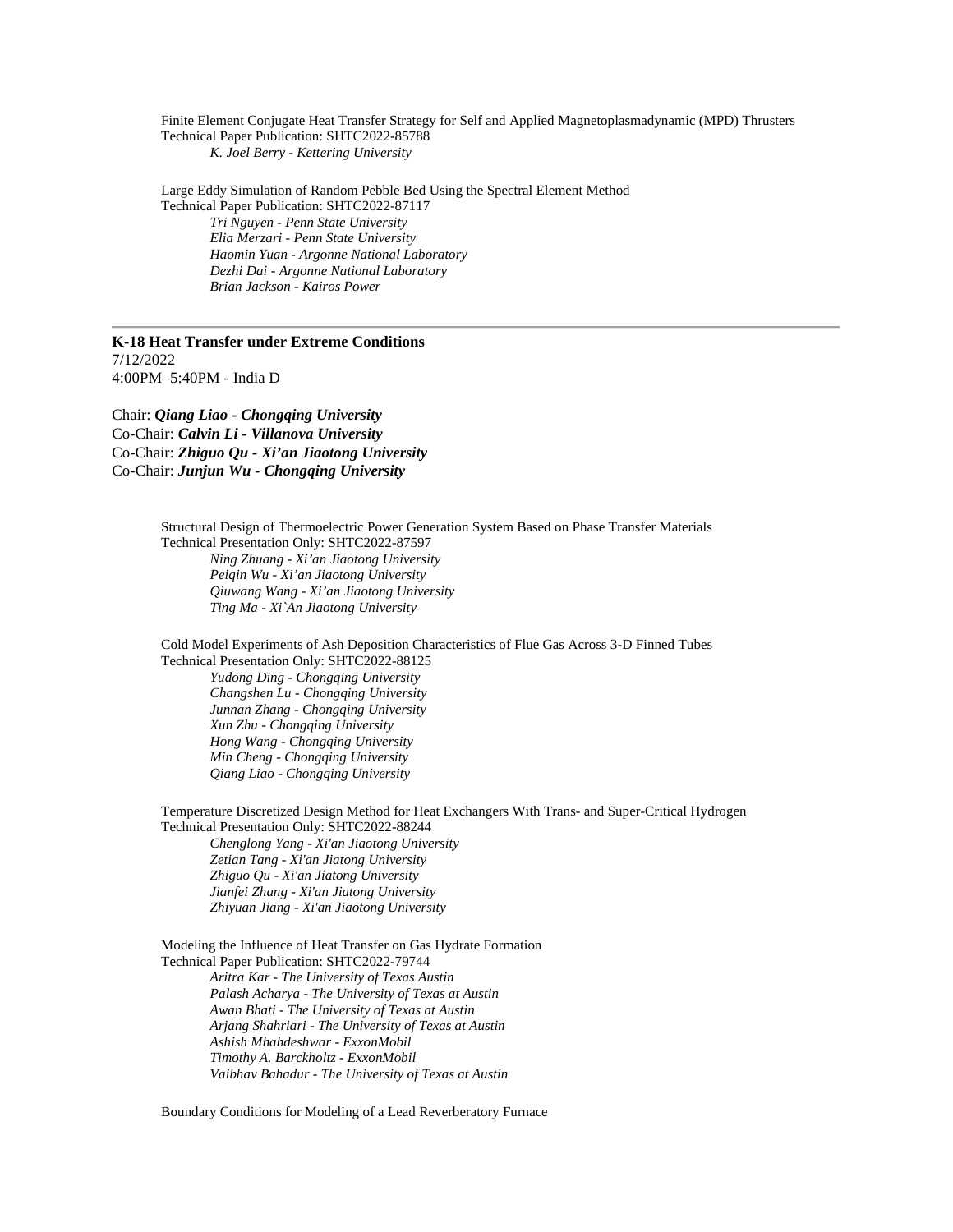Technical Paper Publication: SHTC2022-81206

*Nicholas Walla - Purdue University Northwest Vitalis Anisiuba - Purdue University Northwest Armin Silaen - Purdue University Northwest Alexandra Anderson - Gopher Resource Joseph Grogan - Gopher Resource Chenn Zhou - Purdue University Northwest*

High Phonon Scattering Rates Suppress Thermal Conductivity in Hyperstoichiometric Uranium Dioxide Technical Presentation Only: SHTC2022-94546 *Hao Ma - Oak Ridge National Laboratory Matt Bryan - Oak Ridge National Laboratory Judy Pang - Oak Ridge National Laboratory Douglas Abernathy - Oak Ridge National Laboratory Daniel Antonio - Idaho National Laboratory Krzysztof Gofryk - Idaho National Laboratory Michael Manley - Oak Ridge National Laboratory*

**K-13 Evaporation/Boiling II** 7/12/2022 4:00PM–5:40PM - Freedom F

#### Chair: *Vinod Srinivasan - University of Minnesota* Co-Chair: *Jovica Riznic - Canadian Nuclear Safety Commission*

Effects of Tube Geometry and Wettability on Liquid Flow and Evaporation Heat Transfer in Falling Film Flow Technical Presentation Only: SHTC2022-83830 *Hong-Qing Jin - University of Illinois at Urbana-Champaign Sophie Wang - University of Illinois at Urbana Champaign*

Porous Nanochannel Wicks Based Solar Vapor Generation Device Technical Presentation Only: SHTC2022-96668 *Durgesh Ranjan - Syracuse University*

*Shalabh Maroo - Syracuse University An Zou - Syracuse University*

Structural-Material-Operational-Performance Relationship for Enhanced Pool Boiling Surfaces Using Neural Network Model

Technical Presentation Only: SHTC2022-91012 *Sadaf Mehdi - Wichita State University Gisuk Hwang - Wichita State University*

Hierarchical Porous Copper Surfaces for Capillary-Driven Condensation Heat Transfer Enhancement Technical Presentation Only: SHTC2022-85423

*Yajing Zhao - Massachusetts Institute of Technology Samuel Cruz - Masachusetts Institute of Technology Kyle Wilke - Massachusetts Institute of Technology Amena Khatun - Massachusetts Institute of Technology Carlos Díaz-Marín - Massachusetts Institute of Technology Evelyn Wang - Massachusetts Institute of Technology*

## **WEDNESDAY, JULY 13, 2022**

**K-06 Thermal Management of Battery Systems** 7/13/2022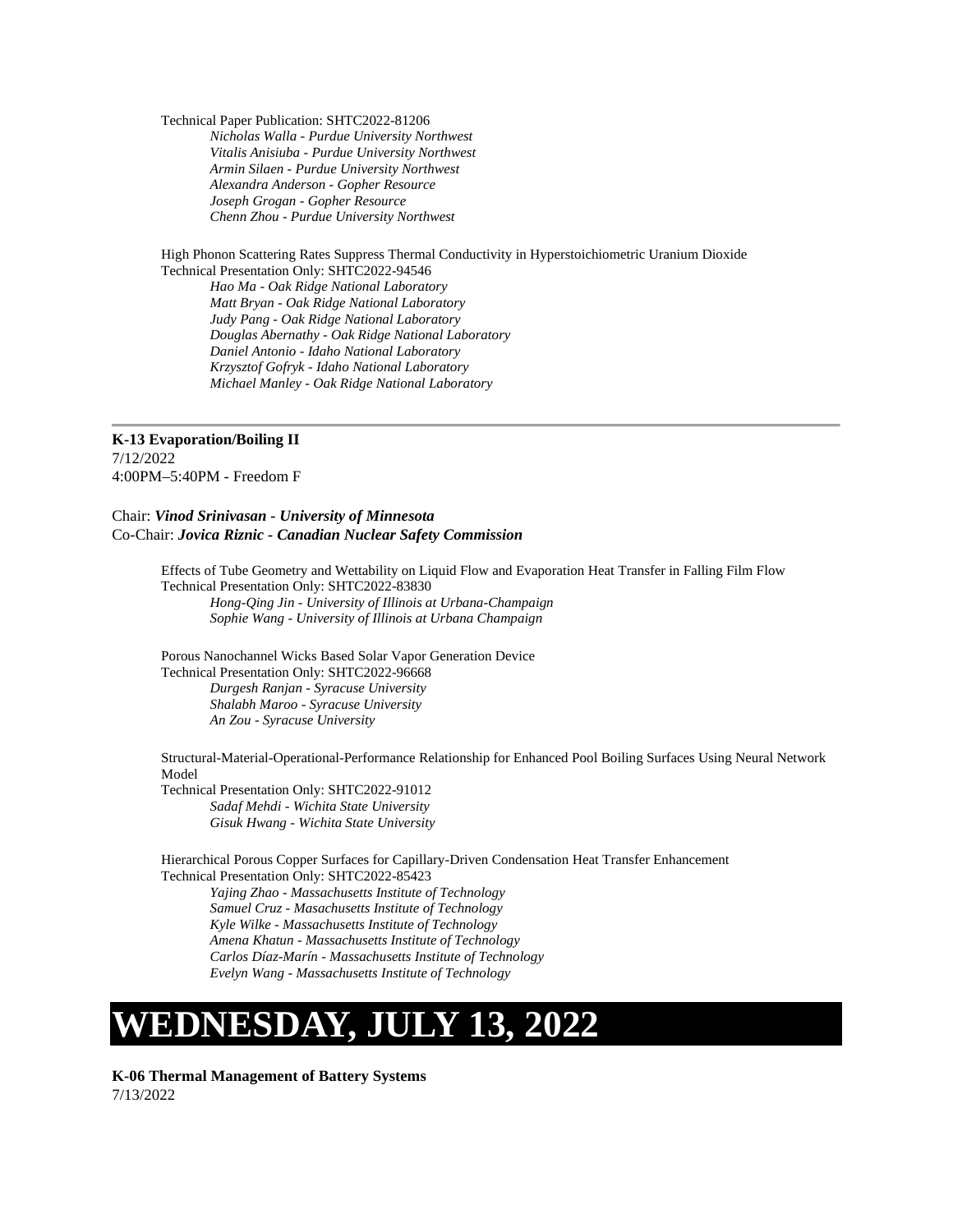#### 8:30AM–10:10AM - India C

#### Chair: *Leitao Chen - Tennessee State University*

Validation of Vented Gas Characteristics From Thermal Runaway of Lithium-Ion Batteries Using LIM1TR Technical Paper Publication: SHTC2022-79560

*Ala' Qatramez - The University of Memphis Andrew Kurzawski - Sandia National Laboratories John Hewson - Sandia National Laboratories Michael Parker - The University of Memphis Adam Porter - The University of Memphis Daniel Foti - The University of Memphis Alexander Headley - The University of Memphis*

Experimental Validation of Condensation Modeling for H2 Drying in Space-Based Electrolysis Technical Presentation Only: SHTC2022-87908

*Nasim Emadi - Colorado School of Mines David Dickson - Colorado School of Mines John Schmit - Colorado School of Mines Christopher Dreyer - Colorado School of Mines Michele Hollist - OxEon Energy, LLC Joseph Hartvigsen - OxEon Energy, LLC Gregory Jackson - Colorado School of Mines*

Non-Uniform Heat Generation Model for a Li-Ion Battery Cell to Decrease Numerical Cost Technical Presentation Only: SHTC2022-89088 *Sinan Gocmen - Izmir Institute of Technology Erdal Cetkin - Izmir Institute of Technology*

*Thermal Metrology for Measuring Lithium Concentration Gradients in Lithium-Ion Batteries (LIBs) Technical Presentation Only: SHTC2022-97653 Yuqiang Zeng - Lawrence Berkeley National Laboratory Divya Chalise - Lawrence Berkeley National Laboratory Yanbao Fu - Lawrence Berkeley National Laboratory Joseph Schaadt - Lawrence Berkeley National Laboratory Sumanjeet Kaur - Lawrence Berkeley National Laboratory Vince Battaglia - Lawrence Berkeley National Laboratory Sean Lubner - Lawrence Berkeley National Laboratory Ravi Prasher - Lawrence Berkeley National Laboratory*

Thermal Wave Sensing of Electrochemical Information Technical Presentation Only: SHTC2022-97590

*Divya Challise - Lawrence Berkeley National Laboratory and University of California, Berkeley Sean Lubner - Lawrence Berkeley National Laboratory and Massachusetts Institute of Technology Yuqiang Zeng - Lawrence Berkeley National Laboratory Sumanjeet Kaur - Lawrence Berkeley National Laboratory Venkat Srinivasan - Argonne National Laboratory Rob Jonson - Lawrence Berkeley National Laboratory Joseph Schaadt - Stanford University and University of California, Berkeley Akshey Dhar - Lawrence Berkeley National Laboratory and University of California, Berkeley Mike Tucker - Lawrence Berkeley National Laboratory Ravi Prasher - Lawrence Berkeley National Laboratory and University of California, Berkeley*

**K-13 Multiphase Flow**

7/13/2022 8:30AM–10:10AM - Freedom F

Chair: *Vinod Srinivasan - University of Minnesota*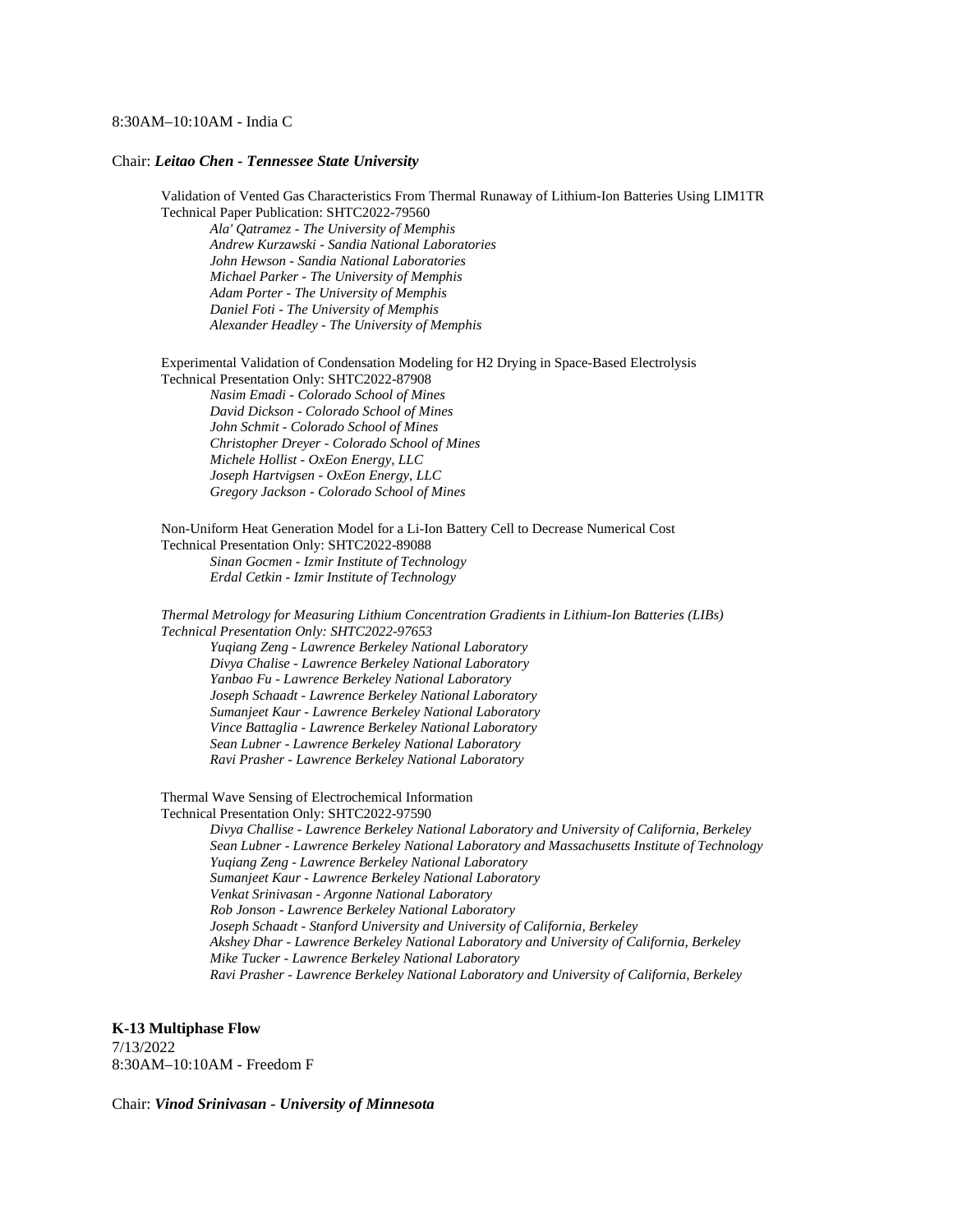#### Co-Chair: *Jovica Riznic - Canadian Nuclear Safety Commission*

An Experimental Investigation of Flow Boiling Characteristics in Interconnected Microchannels With Different Slot Arrangement

Technical Paper Publication: SHTC2022-81624 *Yun Li - Shanghai Jiao Tong University Huiying Wu - Shanghai Jiao Tong University*

Numerical Simulation of Multiple Bubble Interaction During Flow Boiling in Micro-Channels Technical Paper Publication: SHTC2022-81866 *Dewan Rahman - California State University, Northridge*

*Abhijit Mukherjee - California State University, Northridge*

Anomalous Adverse Effect of Mass Velocity on Convective Flow Boiling in Microfin Tubes: Literature Review and Mechanistic Analysis Technical Paper Publication: SHTC2022-82761

*Lingnan Lin - National Institute of Standards and Technology Mark Kedzierski - National Institute of Standards and Technology*

Review of Datasets and Correlations for Two-Phase Flow Boiling Heat Transfer of Pure Ethanol and Ethanol/Water Binary Mixtures Technical Paper Publication: SHTC2022-84340 *Mohamed Elfaham - University of North Dakota*

*Clement Tang - University of North Dakota*

A Two-Dimensional Numerical Study on Air/Mist Sweeping Jet Impingement Cooling Technical Paper Publication: SHTC2022-81664 *Ting Wang - University of New Orleans Ramy Abdelmaksoud - University of New Orleans*

Effects of Wettability, Porosity, and Subsequent Hydraulic Linkage on Convective Drying of Water From Porous Media Technical Presentation Only: SHTC2022-81810 *Partha P. Chakraborty - Kansas State University Melanie Derby - Kansas State University*

#### **K-12 Aerospace Heat Transfer** 7/13/2022 8:30AM–10:10AM - Freedom G

Chair: *Ashwani Gupta - University of Maryland* Co-Chair: *Ryo Amano – University of Wisconsin-Milwaukee*

> Europa Lander Terminal Sterilization Subsystem (TSS) Thermal Model Verification, Validation, and Uncertainty Quantification (VVUQ) Processes

Technical Paper Publication: SHTC2022-81162 *Kevin Irick - Sandia National Laboratories Tyler Voskuilen - Sandia National Laboratories Philip Sakievich - Sandia National Laboratories*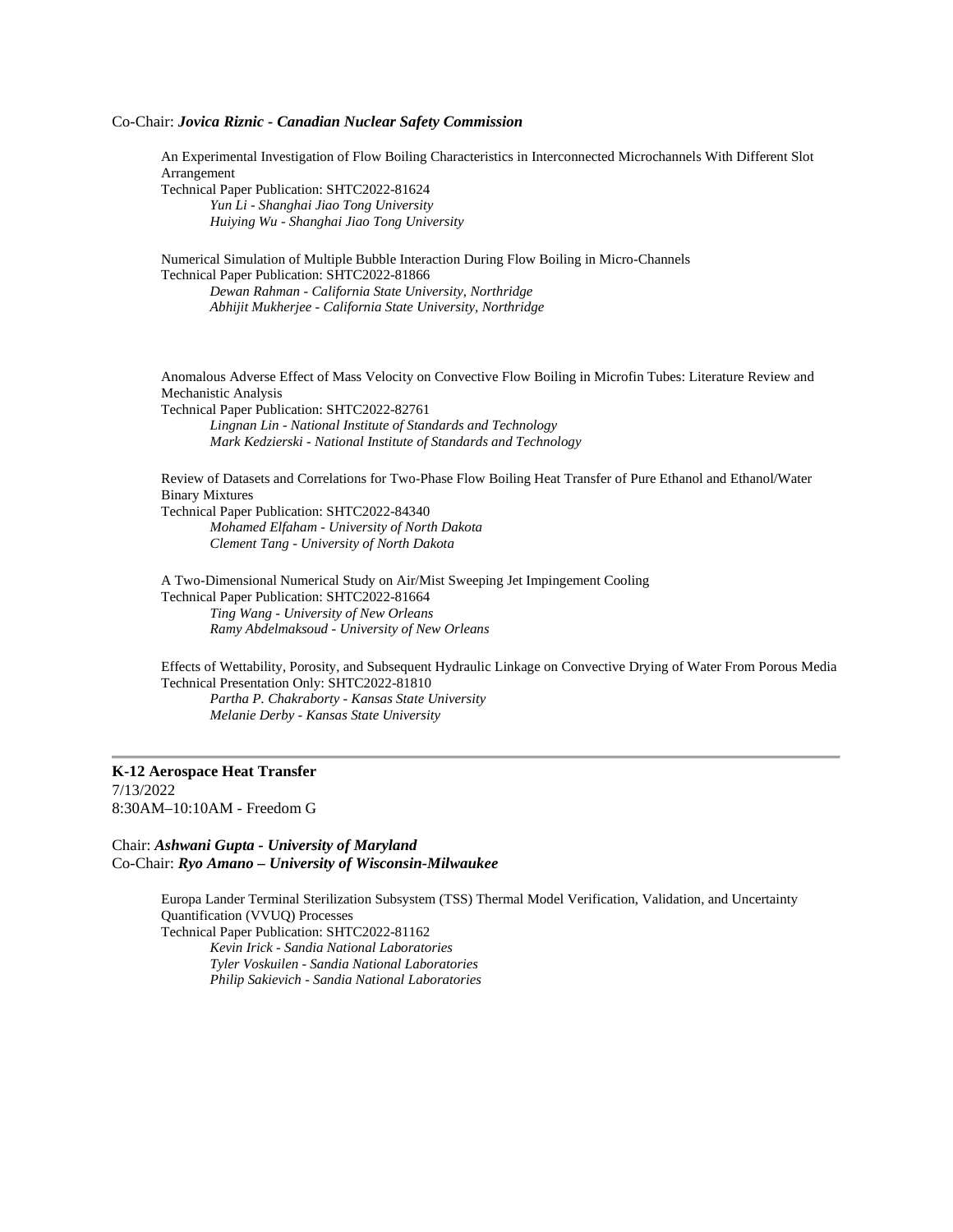Heat Transfer on Fuel Injector Surface With Backward Facing Stepped Scramjet Flame Holder Technical Paper Publication: SHTC2022-83853

*Hyung Mo Bae - Yonsei University Jihyuk Kim - Yonsei University Juyeong Nam - Yonsei University Injoong Chang - Yonsei University Hee Koo Moon - Yonsei University Hyung Hee Cho - Yonsei University*

Thermal Fluid Assessment of Bluff Versus Streamlined Bodies With a Slot for Aligned Flow Technical Paper Publication: SHTC2022-80024

*Sultan Alshareef - University of Utah Todd Harman - University of Utah Timothy Ameel - University of Utah*

An Experimental Study on Heat Transfer Performance of Jet Impingement Arrays Technical Paper Publication: SHTC2022-81617 *Jiahong Fu - Zhejiang University City College Bengt Sundén - Lund University Zhen Cao - Lund University*

A Review on Film Cooling Research: Historical Developments in Hole Shapes, Measurement Techniques, Effects of Operating Conditions and Impact of Additive Manufacturing Technical Paper Publication: SHTC2022-81803 *Inderjot Kaur - Mississippi State University Sandip Dutta - Clemson University*

*Prashant Singh - Mississippi State University*

**K-09 First-Principles Prediction of Phonon and Electron Thermal Transport II** 7/13/2022 8:30AM–10:10AM - Freedom E

#### Chair: *Richard Zhang - University of North Texas*

Modeling Phonon Backscattering in Axially Modulated Nanowires Technical Presentation Only: SHTC2022-84231 *Yingru Song - Rice University Geoff Wehmeyer - Rice University*

Analytical Development of Phononic Energy Propagation Between Thermal and Acoustic Waves Technical Presentation Only: SHTC2022-84360 *Rajib Mahamud - Texas A&M University Hossain Ahmed - Georgia Southern University*

Modeling the High-Frequency Periodic Heating of a Line-Heater-on-Substrate Structure: Towards a Ballistic 3ω Method Technical Presentation Only: SHTC2022-85125 *Tao Li - Southeast University Zhen Chen - Southeast University*

Modeling Frequency-Dependent Rectification in Heterojunction Thermal Diodes, {SHTC2022-84234} Technical Presentation Only *Trevor Shimokusu - Rice University Qing Zhu - Rice University Natan Rivera - Rice University Geoff Wehmeyer - Rice University*